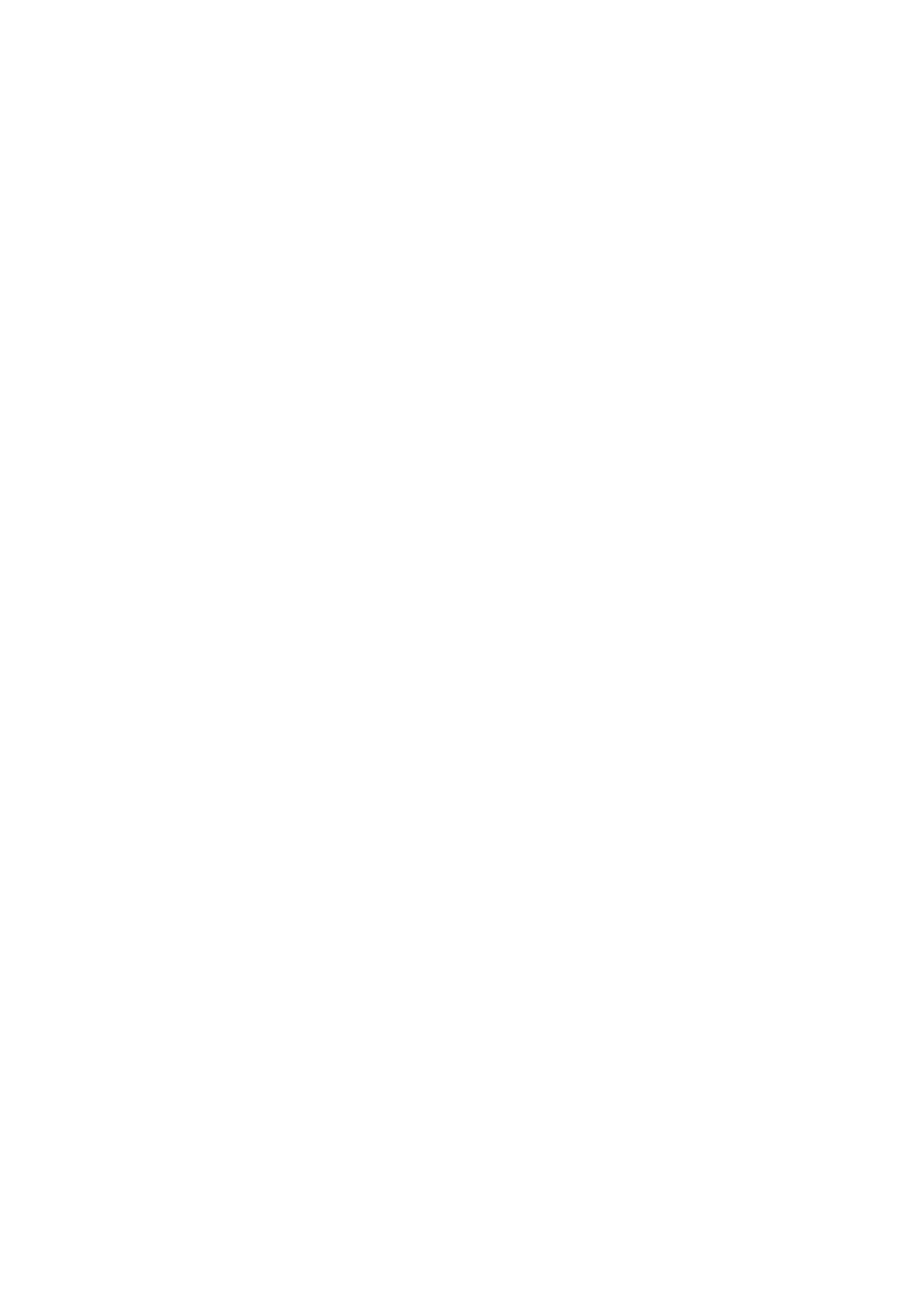# **1 Qualifications and Experience**

- 1.1 My name is Con Curtin. I am an agricultural consultant with Curtin Agricultural Consultants Ltd. based in Kilkenny. I hold a Batchelor's Degree in Agricultural Science, having qualified from University College Dublin in 1987 and I hold a Level 6 Certificate in Land Drainage having completed a Land Drainage course with Teagasc in 2016. I am a member of the Agricultural Consultants Association and the Agricultural Science Association. I have over 29 years' experience in agricultural consultancy in Ireland and I am an approved farm advisor listed in the Farm Advisory System on the Department of Agriculture, Food, and the Marine website, and as such I receive training to advise farmers how to apply for schemes such as GLAS (Green Low-carbon Agri-environmental Scheme), Basic Payment, Targeted Agricultural Modernisation Scheme, Nitrates Derogation and other Department of Agriculture, Food, and the Marine schemes. I work for Gas Networks Ireland, Transport Infrastructure Ireland, Irish Water and various Local Authorities advising on a wide range of agricultural issues such as agricultural impacts on farms, land re-instatement, land drainage and compensation.
- 1.2 I have carried out agricultural impact assessments and route selection assessments on many national road developments over the past 20 years, for example the M20 Cork Limerick Motorway Scheme which is 80kms in length, the N22 Macroom to Ballyvourney Road which is 24km in length, the N25 Waterford Bypass which is 40km in length and the M7 Castletown to Nenagh Road which is 40km in length. In total I have carried out agricultural impact assessments and route selection assessments on over 400km of new road developments in Ireland, on at least 20 national road projects and I have given evidence at ten oral hearings for road developments.

# **2 Role in Proposed Road Development**

2.1 My role in the N6 Galway City Ring Road (GCRR) Project involved undertaking the material assets agricultural appraisal in respect of the proposed road development and to advise in relation to the baseline agricultural environment, assessing impacts on farms and recommending mitigation measures to minimise impacts. I have been involved with the project team on the proposed road development throughout the design process and the preparation of application documentation. I confirm that I am the author of Chapter 14, Material Assets – Agriculture, Volume 2 of the EIAR and Appendix A.14.1 of Volume 4 of the EIAR. In this statement, in order to set the context within which to respond to submissions and observations made, I provide a brief summary of the key issues in relation to agriculture, addressing the baseline environment, mitigation measures, residual impacts before responding in detail to issues raised in the submissions and observations made to An Bord Pleanála.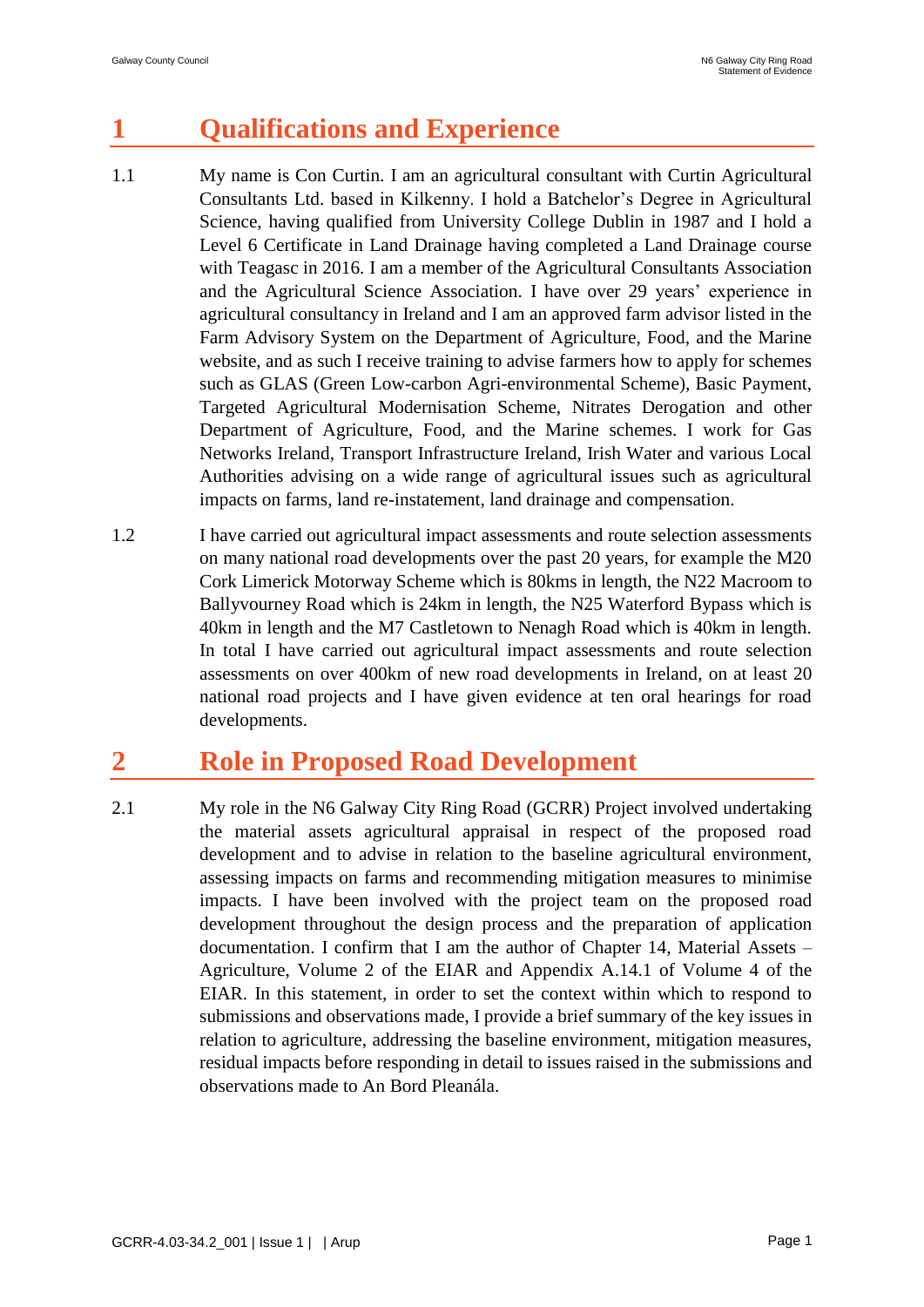# **3 Key issues in relation to Material Assets Agriculture**

- 3.1 Chapter 14 of the EIAR is to be taken as read in its entirety and is not replicated here. To assist the Board in its consideration of this application for Approval and for the convenience of all participants at this hearing, the key items pertaining to the material assets agriculture assessment of the road development detailed in Chapter 14 of the EIAR are summarised briefly below.
- 3.2 Section 14.3.1 of Chapter 14 of the EIAR describes existing agriculture along the proposed road development and the location of affected land parcels is illustrated in Figures 14.1.1 to 14.1.14 of Volume 3 of the EIAR. There are 195 affected land parcels, that is 1,096 hectares, within the study area along the proposed road development with an average size of 6 hectares and approximately 21% of land parcels are less than 1 hectare in size and therefore have very limited agricultural potential. The main farm enterprises identified are:
	- beef and/or sheep and hay or silage  $-63\%$  of land parcels
	- horses and other enterprises  $-17.5\%$  of land parcels
	- not actively farmed  $-16.5%$  of land parcels
	- $dairy 3%$  of land parcels
- 3.3 Table 14.5 of Chapter 14 of the EIAR shows that there is a high proportion of land parcels that are not actively farmed at all (16.5%). These plots are generally bog and poor quality land overgrown with scrub or very small land fragments.
- 3.4 Table 14.5 of Chapter 14 of the EIAR shows that when compared to national or county statistics (2010 Agricultural Census) there is a higher number of equine land parcels along the proposed road development. There are 31 equine land parcels (16% of the total) along the proposed road development compared to less than 1% both nationally and for County Galway. There are a further 15 beef land parcels (8% of the total) that also have horses as a secondary enterprise. Therefore, 46 land parcels or 24% of the total number have equine enterprises along the proposed road development compared to 12% of all farms nationally and 16% of all farms in County Galway which have horses – this information is based on Table 8D of the 2010 CSO Agricultural Census data<sup>1</sup>. The high number of equine enterprises is due to many of the small land parcels being used only to keep ponies and horses for leisure purposes. Only four of these equine land parcels are considered to be high or very high sensitivity.
- 3.5 The potential impacts arising in the absence of mitigation are:
	- Loss of land and farm buildings
	- Severance of land parcels and resulting land separation

<u>.</u>

<sup>1</sup> <https://www.cso.ie/en/releasesandpublications/ep/p-fss/farmstructuresurvey2016/da/fs/> - Table 2.2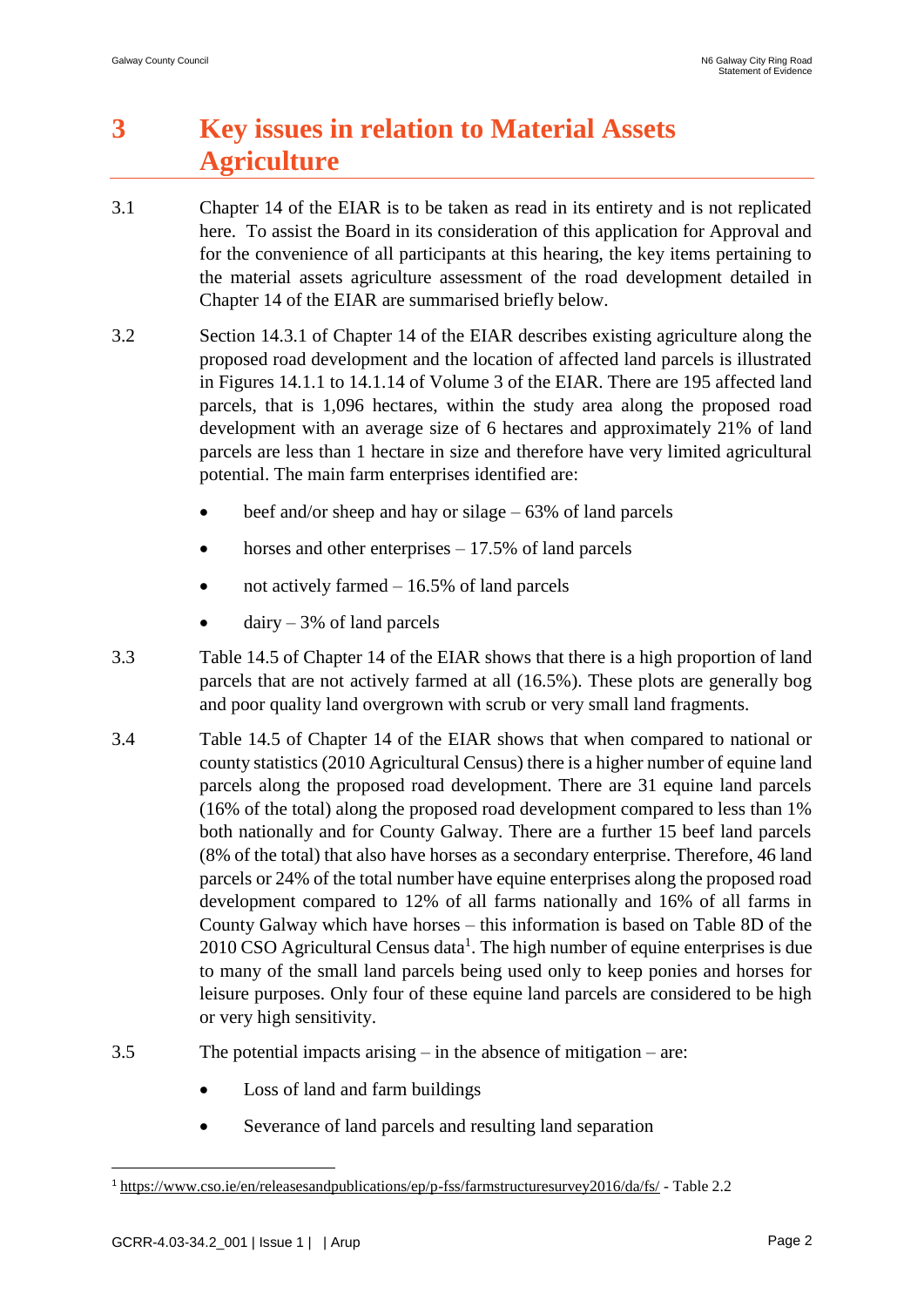- Disturbance to farming operations and livestock during the construction and operational phases, for example, potential impacts due to noise and traffic and potential impacts on land drainage
- 3.6 The mitigation measures proposed in Sections 14.6.2 and 14.6.3 of Chapter 14 of the EIAR will ensure that impacts on Material Assets Agriculture during the construction and operational phase of the proposed road development are minimised.
- 3.7 During the construction phase mitigation measures will include:
	- a) Provision of a key contact person to facilitate communications between affected landowners and the contractor
	- b) Provision of access to all retained land. Where temporary disruptions to this access occur, landowners will be notified in advance
	- c) Where water and power supplies are disrupted, the contractor will provide alternative water and power supplies
	- d) Provision of suitable boundary fencing
	- e) Notification to landowners in advance of rock breaking, blasting or piling activities
	- f) Provision of mitigation measures to protect surface and ground water quality as described in Section 10.6.2.1 of Chapter 10 of the EIAR where it states that; *'any spillages will be immediately contained and contaminated soil properly disposed of'* and in Section 11.6.2 of the EIAR where it notes that settlement ponds, silt traps and bunds will be used to minimise silt contamination of surface water run-off and *'where pumping of water is to be carried out, filters will be used at intake points and discharge will be through a sediment trap or sedi-mat'*. These measures will protect the quality of water for livestock
	- g) Section 16.6.2.1 of Chapter 16 of the EIAR states that, *'Spraying of exposed earthwork activities and site haul roads during dry weather'* will be implemented to minimise dust emissions
	- h) Provision of effective land drainage mitigation so that adequate drainage outfall will be maintained
- 3.8 During the operational phase these mitigation measures include:
	- a) Access will be provided or maintained to all separated land parcels
	- b) Affected water and electricity supplies will be restored permanently
	- c) Water from the proposed road development will be diverted to attenuation ponds before discharging to watercourses or to ground
	- d) The drainage design of the proposed road development will intersect existing field drains and carry the drainage water to suitable outfalls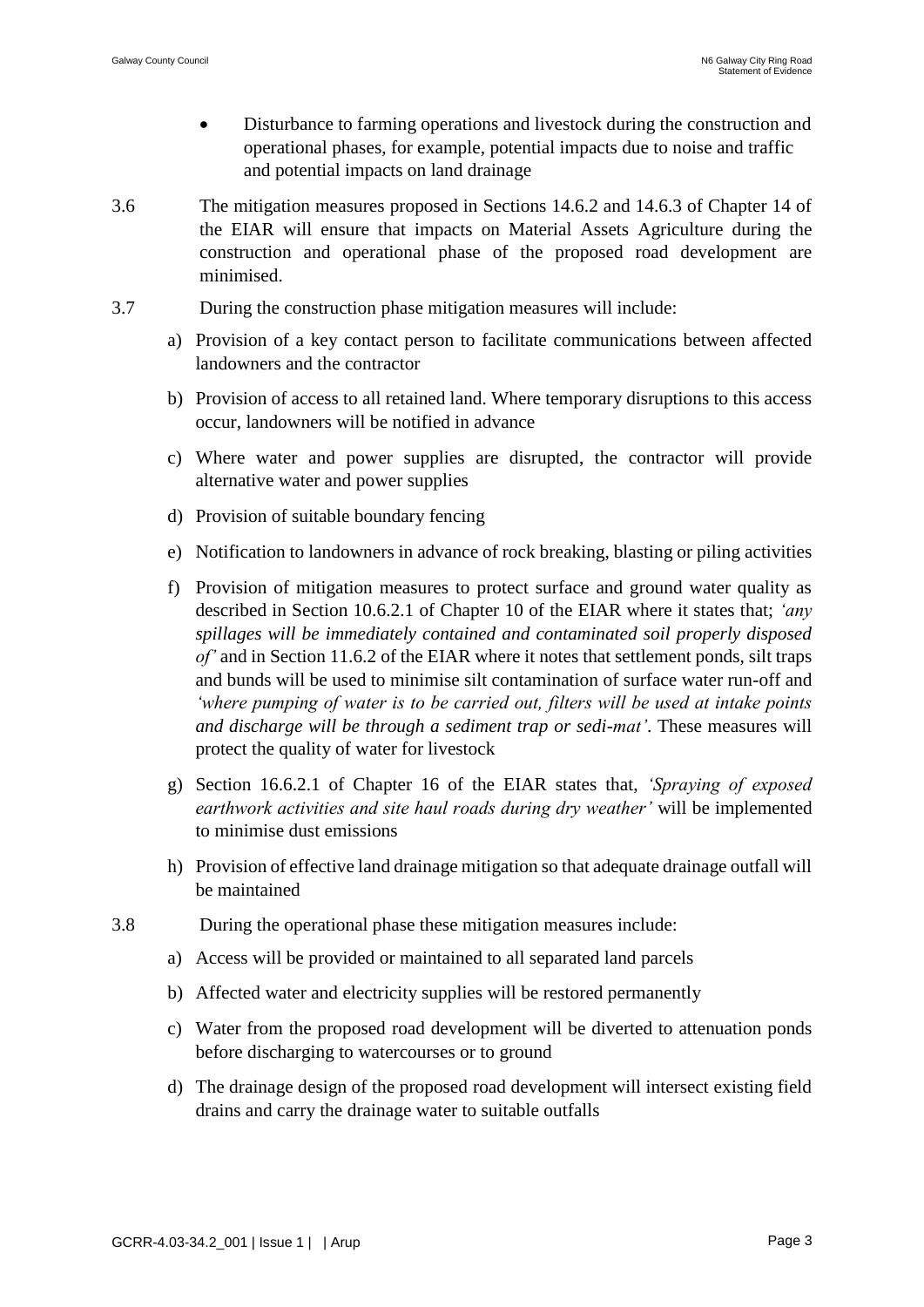- e) Landscaping along the proposed road development will minimise the visual impact on farms along the route of the proposed road development and will over time provide shelter in affected farms
- 3.9 In addition to the above mitigation measures there is one additional commitment. Galway County Council will employ a veterinary specialist to liaise with landowners to ensure that livestock welfare is adequately addressed.
- 3.10 The proposed road development will acquire 219 hectares (20% of the study area) and will sever 62 land parcels and 172 hectares of land. Small farm buildings will be demolished on 17 land parcels – landowners will be compensated so as to be in a position to replace these on their retained land. The residual and cumulative impacts on affected land parcels are assessed in Appendix A 14.1 of the EIAR and summarised in Sections 14.7.2, 14.7.3 and 14.7.4 of Chapter 14 of the EIAR. Approximately half of the affected land parcels will have adverse residual impacts which are relatively small in scale, that is, impacts which are 'not significant' or 'slight adverse'. Approximately one quarter will have medium scale or 'moderate' adverse impacts and the remaining one quarter will have adverse impacts which are large in scale, that is, impacts which are significant adverse, very significant adverse and profound. Large-scale impacts will result in changes to the character, functionality and viability of these land parcels. Section 14.7.4 of the EIAR addresses cumulative impacts. Four land parcels at the eastern end of the proposed road development were also affected by the N6 Galway to Ballinasloe road development. While there are significant cumulative impacts on these four land parcels, the overall cumulative effects on agriculture within the study area or within the region from other similar recently planned and constructed road developments is not significant.
- 3.11 There are no cumulative impacts from the current National University of Ireland Galway planning permission application Ref 19/373 to construct additional playing pitches because this land is not agricultural.
- 3.12 The Parkmore Link Road Modification was examined to determine potential agricultural impacts. This modification would affect two land parcels MO\_693 and MO\_694. While there would be additional adverse impacts on both land parcels the significance of impact will increase only in land parcel MO\_694 where the predicted impact will increase from moderate adverse to significant adverse. The agricultural impact from the additional land-take of 0.22 ha is not significant when assessed in relation to the study area or wider region.
- 3.13 The cumulative impact of a Strategic Housing Development (SHD) application for 238 residential units made to ABP on 24 June 2019 on the lands to the south of the proposed road development in plot 229 would reduce the agricultural area of this land parcel increasing the proportionate land-take and reducing the effect from severance. Therefore, overall there would be no change to the assessment of impacts on this land parcel due to this planning application.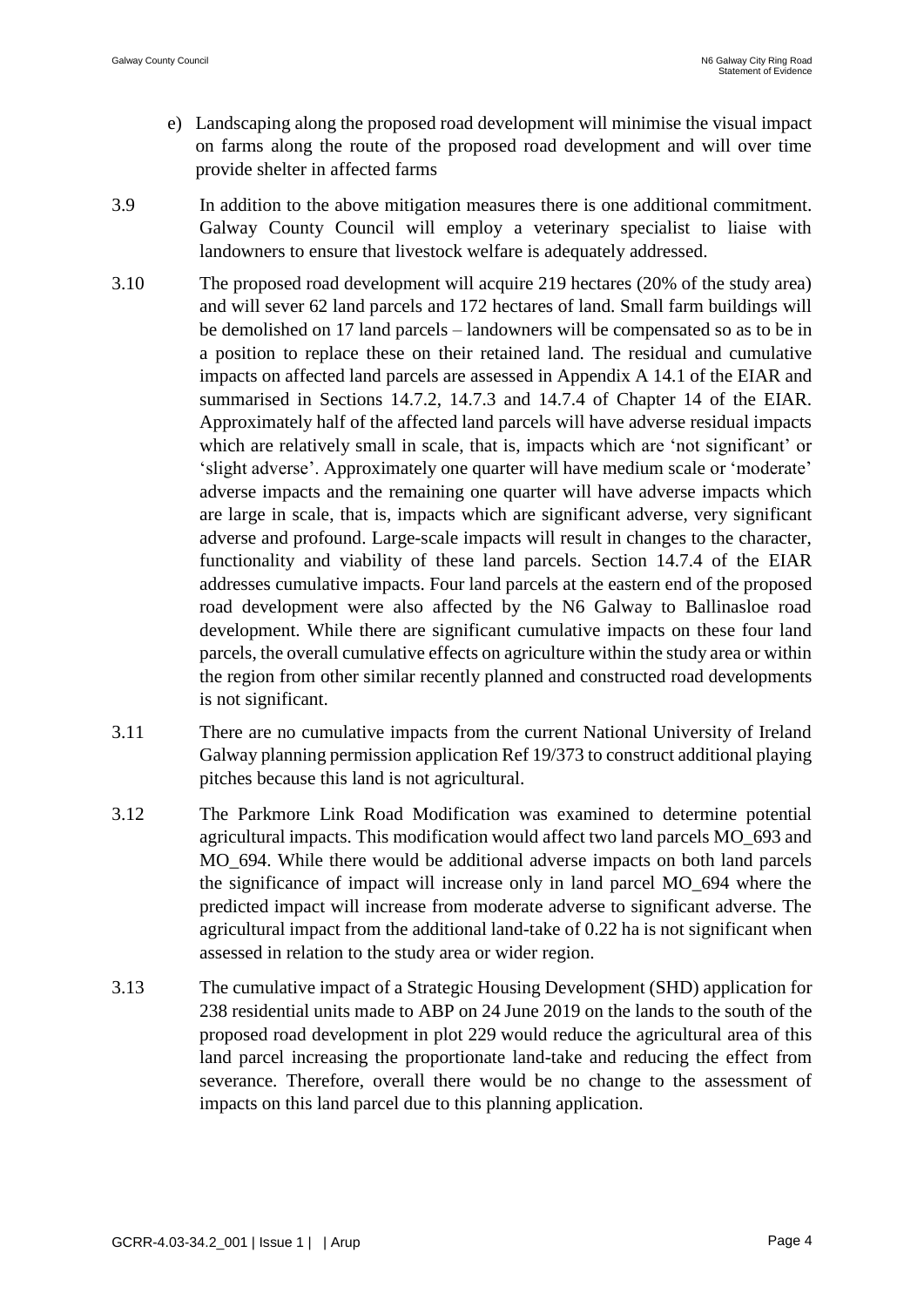- 3.14 As stated in Section 14.7.3 of Chapter 14 of the EIAR the impact on agriculture within the entire study area along the proposed road development is moderate adverse due to the loss of 20% of the agricultural area.
- 3.15 When the cumulative impacts of other recently planned and constructed road schemes are considered, the regional impact on agriculture within County Galway is not significant. As stated in Section 14.7.4 of Chapter 14 of the EIAR, the combined landtake of this proposed road development and other developments such as M6, M18, N59 Moycullen, M6/M17/M18 service motorway etc will not exceed 1% of the agricultural area of County Galway and, therefore, the cumulative impact at regional level is not significant.

# **4 Responses to Submissions/Objections**

## **4.1 Overview**

- 4.1.1 88 of the 296 submissions/objections made to An Bórd Pleanála (ABP) in respect of the N6 Galway City Ring Road (GCRR) Environmental Impact Assessment Report (EIAR), Natura Impact Statement (NIS), Motorway Scheme (MS) and Protected Road Scheme (PRS) include observations relevant to Material Assets - Agriculture. None of the 17 submissions received in relation to the Request for Further Information Response related to Material Assets – Agriculture. The issues raised are:
	- potential impacts on retained land in terms of:
		- o extents of landtake
		- o concerns relating to agricultural viability and effects on farm enterprises on retained lands
		- o the issue of access during construction and operation of the proposed road development
		- o impacts due to noise and vibration
		- o impacts due to dust, dirt and air emissions during construction
		- o general disturbance, including impacts to services (water and power) during construction and operational phases causing inconvenience
		- o potential impact on land drainage and risk of flooding
		- o light pollution from vehicles and street lighting
		- o safety of farming the retained lands
		- o impact on farm buildings
	- proposed boundary treatment including, visual impacts and inadequate landscape proposals
	- impacts on private wells and natural drinking water sources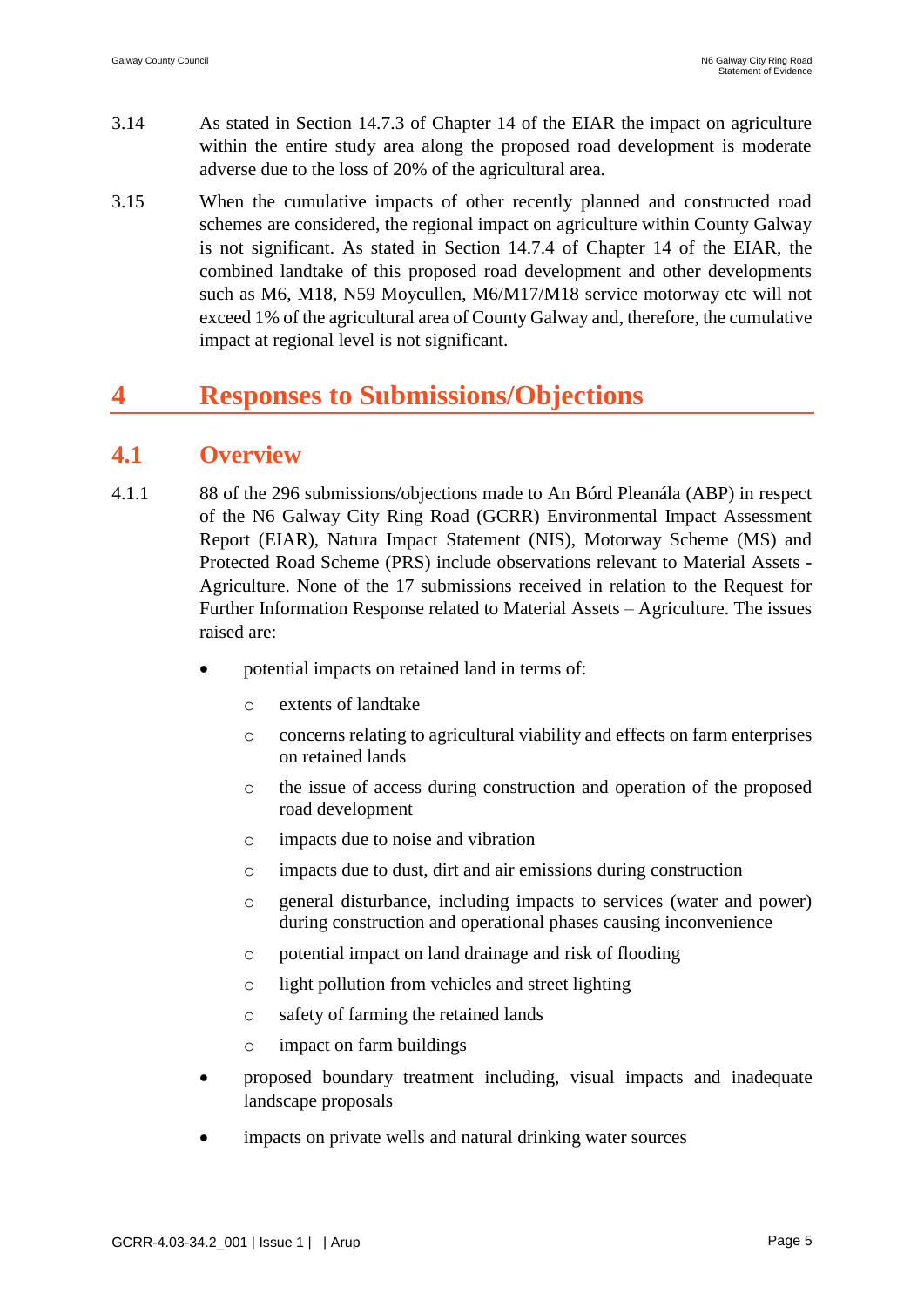- additional risk of trespass and unsociable behaviour and an increased safety risk on lands adjoining the proposed road development
- adequacy of the agricultural assessment of impacts
- impacts on horses

# **4.2 Potential impact on Retained lands - Extent of landtake**

#### **Issue**

- 4.2.1 32 submissions/objections object to their lands being acquired and/or claims that surplus lands are being acquired: Ob 102, Ob 103, Ob 106, Ob 111, Ob 145, Ob\_198, Ob\_226, Ob\_238, Ob\_239, Ob\_255/256, Ob\_272, Ob\_273, Ob\_457, Ob\_480, Ob\_485, Ob\_495, Ob\_496, Ob\_553, Ob\_566, Ob\_570, Ob\_571 Ob\_603, Ob 626, Ob 629, Ob 631, Ob 651, Ob 684 551, Ob 688, Ob 705, Ob 716, Ob\_751 and Ob\_754.
- 4.2.2 One submission/objection, Ob\_251, seeks clarity as to why a small plot to the rear of their field is being acquired.
- 4.2.3 One submission/objection, Ob\_255\_256 seeks clarity as to why a plot 255c.201 is being permanently acquired.

### **Response**

- 4.2.4 Ms Eileen McCarthy's Statement of Evidence confirms that only lands that are necessary for the construction and operation of the proposed road development are proposed to be acquired, and therefore, there are no lands surplus to this requirement.
- 4.2.5 The plot to the rear of the field is proposed to be acquired from plot reference 251 to provide access for surface water drainage.
- 4.2.6 Plot 255c.201 is required to facilitate the construction of a new access to the property.

# **4.3 Potential impacts on Retained Lands – viability of retained lands**

#### **Issue**

- 4.3.1 10 submissions/objections raise concerns relating to potential impacts to their retained agricultural lands: Ob\_102, Ob\_105, Ob\_156, Ob\_167, Ob\_168, Ob\_177, Ob\_205, Ob\_208, Ob\_211 and Ob\_212.
- 4.3.2 Six submissions/objections suggest that there will be an increased difficulty in farming their retained lands: Ob\_108, Ob\_216, Ob\_230, Ob\_273, Ob\_701, and Ob\_751.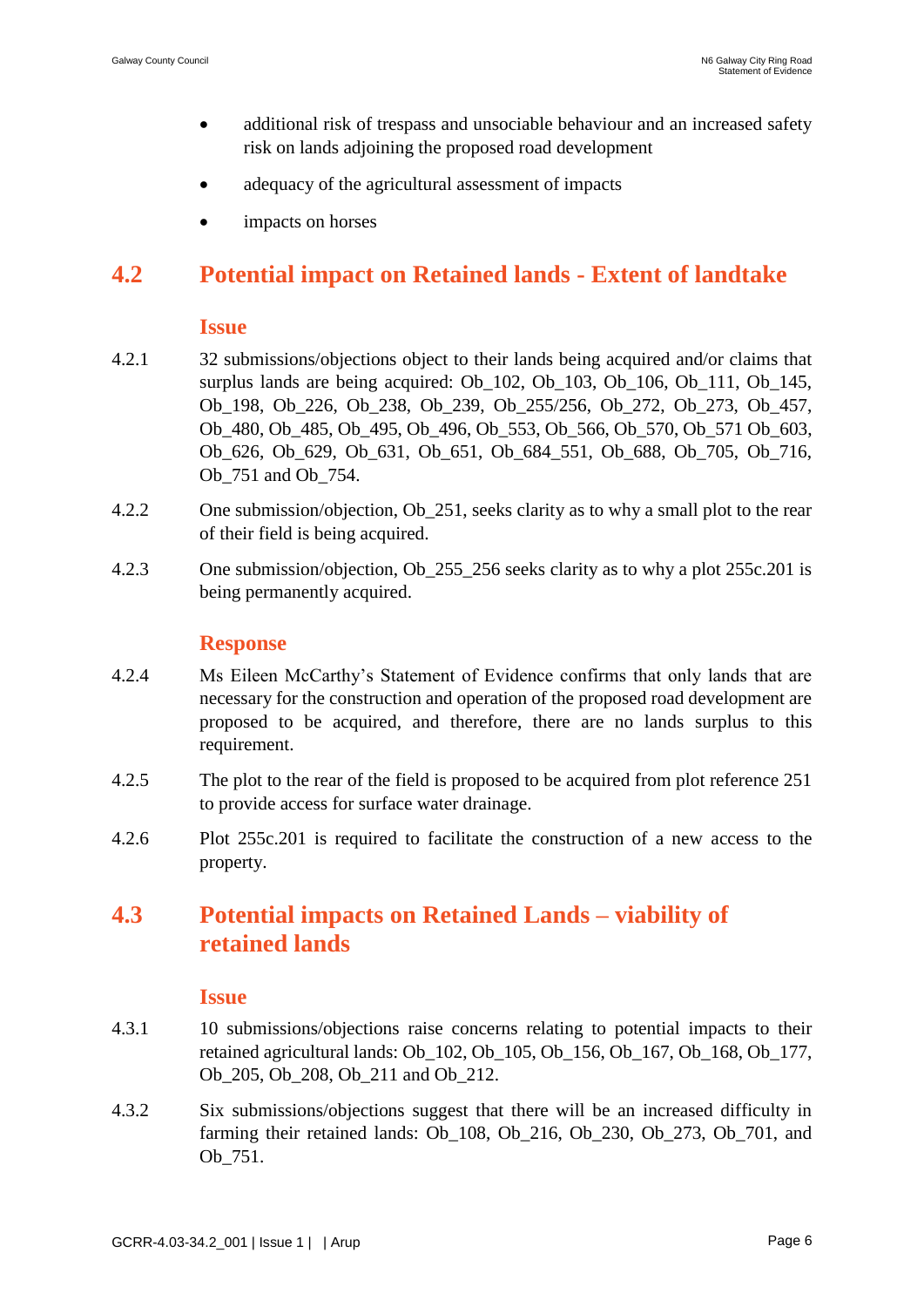## **Response**

- 4.3.3 This potential impact relates to the residual impact on farm enterprises on retained lands.
- 4.3.4 The residual impact on retained lands in relating to Ob\_156, Ob\_167, Ob\_212 and Ob\_216 is 'not significant'. The residual impact on lands relating to Ob\_105, Ob\_108, Ob\_168, Ob\_205, Ob\_208 and Ob\_211 is 'moderate adverse'. The residual impact on lands relating to Ob\_230 and Ob\_273 is 'significant adverse'. The residual impact on lands relating to Ob\_701 is very significant adverse and the impact on Ob\_751 is 'profound'. The agricultural impact on these retained lands has been assessed in Chapter 14 of the EIAR. The impacts on individual farms are detailed on a case by case basis in Appendix A.14.1 of the EIAR and summarised in Table 14.7 and Section 14.8 of Chapter 14 of the EIAR.
- 4.3.5 For the moderate adverse impacts listed above the existing farm enterprise can continue but with increased difficulty, requiring additional management resources. For example, the farm enterprises relating to Ob\_108, Ob\_168, Ob\_205 and Ob\_211 are severed by the proposed road development creating additional livestock movements and journey times.
- 4.3.6 The significant and very significant impacts in Ob\_230, Ob\_273 and Ob\_701 are as a result of severance and loss of a large proportion of the land parcels. The scale of the existing beef enterprises will be reduced significantly due to loss of land and there will be major increase in management resources required due to severance.
- 4.3.7 The profound impact on the property relating to Ob\_751 arises due to the combined effect of previous N6/M6 road development in Doughiska, the extent of land take and the very high sensitivity of the equine enterprise. A profound impact will result in a dramatic change in the operation and scale of the enterprise on the affected land parcel.

# **4.4 Access to Retained Lands during the construction phase**

### **Issue**

- 4.4.1 50 submissions/objection raise concerns relating to maintaining access to retained lands during the construction period and many of these are seeking assurance that access will be maintained during the construction phase.
- 4.4.2 The following submissions/objections raise this concern: Ob\_103, Ob\_105, Ob\_108, Ob\_115, Ob\_117, Ob\_145, Ob\_147, Ob\_156, Ob\_167, Ob\_168, Ob\_177, Ob\_197, Ob\_199, Ob\_205, Ob\_208, Ob\_209, Ob\_211, Ob\_212, Ob\_213, Ob\_217, Ob\_226, Ob\_230, Ob\_233, Ob\_239, Ob\_246, Ob\_249, Ob\_250/466. Ob\_251, Ob\_254, Ob\_255/256, Ob\_259, Ob\_272, Ob\_273, Ob\_311, Ob\_480, Ob\_481, Ob 484, Ob 485, Ob 496, Ob 498, Ob 506, Ob 603, Ob 626, Ob 628, Ob 629, Ob 631, Ob 632, Ob 684/551, Ob 750 and Ob 757.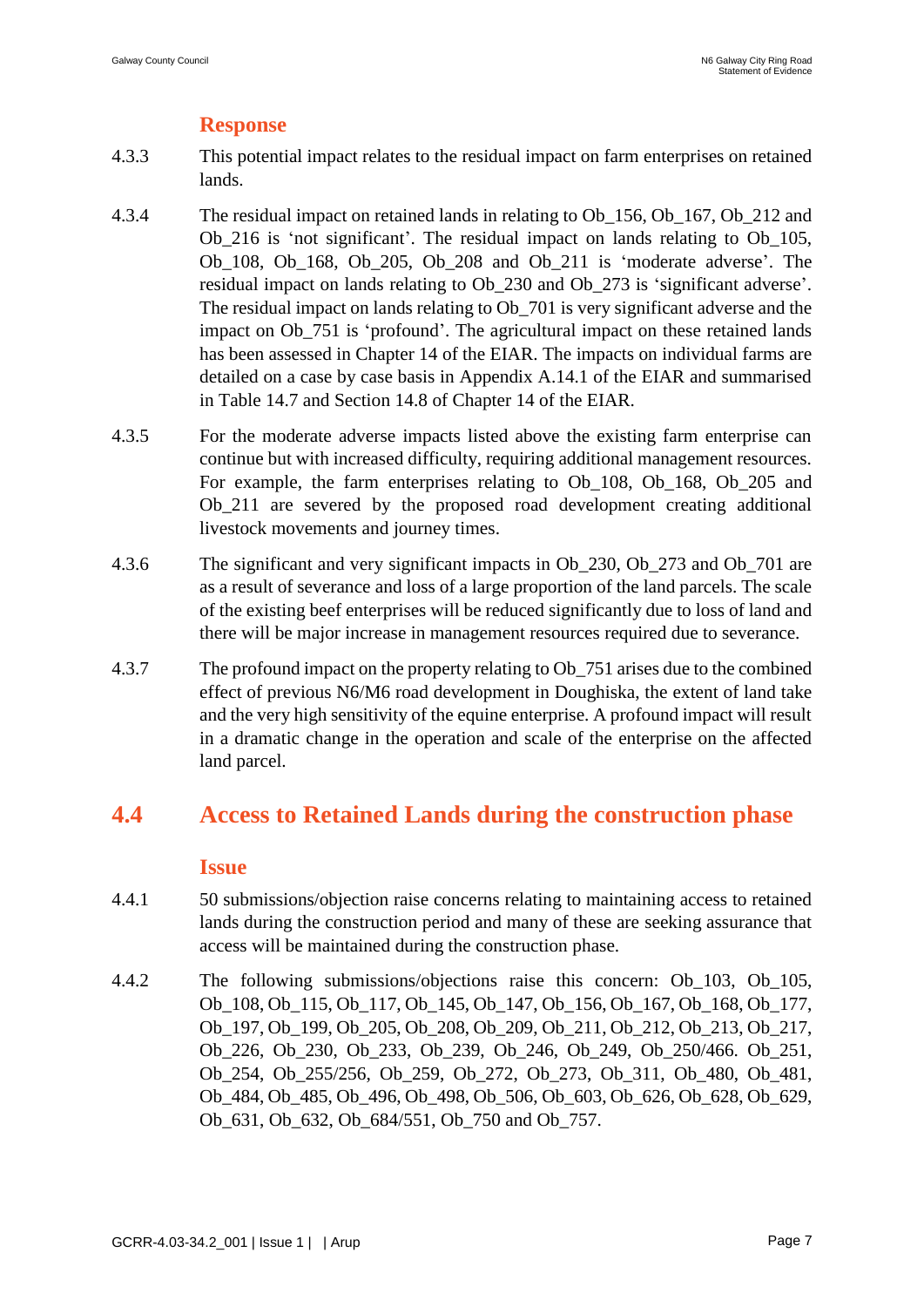## **Response**

- 4.4.3 Appendix A.14.1 of the EIAR shows that properties relating to Ob\_108, Ob\_115, Ob\_117, Ob\_145, Ob\_147, Ob\_168, Ob\_205, Ob\_208, Ob\_209, Ob\_213, Ob\_226, Ob\_239, Ob\_259, Ob\_272\_273, Ob\_484, Ob\_506 and Ob\_626 are severed by the proposed road development, creating separated land parcels, and therefore these landowners are most likely to experience temporary severance or interruption of access during the construction period. Section 14.6.2 of Chapter 14 of the EIAR states that adequate access across the proposed road development will be maintained for these land parcels during construction by providing temporary crossing points for livestock and machinery until the permanent access accommodation works are in place. Where temporary disruptions to access occurs landowners will be notified in advance. Section 14.5.3 of Chapter 14 of the EIAR states that, during the construction phase, these impacts are generally in the not significant – slight adverse range because of the relatively short duration i.e. less than 36 months and because access will be provided by the contractor.
- 4.4.4 A key contact / liaison person will be employed by the contractor to insure that access requirements are communicated to the contractor and that the contractor will facilitate access to separated lands.
- 4.4.5 The properties relating to Ob\_103, Ob\_105, Ob\_156, Ob\_167, Ob\_197, Ob\_199, Ob\_211, Ob\_212, Ob\_217, Ob\_230, Ob\_233, Ob\_246, Ob\_249, Ob\_250/466, Ob\_251, Ob\_254, Ob\_255/256, Ob\_260, Ob\_311, Ob\_480, Ob\_481, Ob\_485, Ob\_496, Ob\_498, Ob\_603, Ob\_628, Ob\_629, Ob\_631, Ob\_632, Ob\_684\_551, Ob\_750 and Ob\_757 while not severed by the proposed road development may experience inconvenience and temporary disruption due to construction activity and traffic. Where this is likely to occur the key contact / liaison person will notify potentially affected landowners so that effective access can be maintained, and disturbance minimised. Also the contractor is required to have a construction traffic management plan in place to minimise impacts to access on local roads – as outlined in Section of 11 of Appendix A.7.5 of the EIAR.

# **4.5 Access to retained lands during the operational phase**

### **Issue**

4.5.1 57 of the submissions/objections express their concerns relating to access during the operational phase: Ob\_102, Ob\_103, Ob\_105, Ob\_108\_125, Ob\_115, Ob\_117, Ob\_145, Ob\_147, Ob\_156, Ob\_167, Ob\_168, Ob\_177, Ob\_197, Ob\_205, Ob\_208, Ob\_211, Ob\_212, Ob\_213, Ob\_226, Ob\_229, Ob\_230, Ob\_233, Ob\_239, Ob\_250\_466, Ob\_251, Ob\_259, Ob\_272, Ob\_273, Ob\_312, Ob\_457, Ob\_480, Ob\_485, Ob\_486, Ob\_495, Ob\_498, Ob\_506, Ob\_509, Ob\_553, Ob\_562, Ob\_563, Ob 566, Ob 570, Ob 571, Ob 580, Ob 603, Ob 626, Ob 627, Ob 628, Ob 629, Ob\_631, Ob\_632, Ob\_651, Ob\_684\_551, Ob\_688, Ob\_705\_625, Ob\_750 and Ob\_757.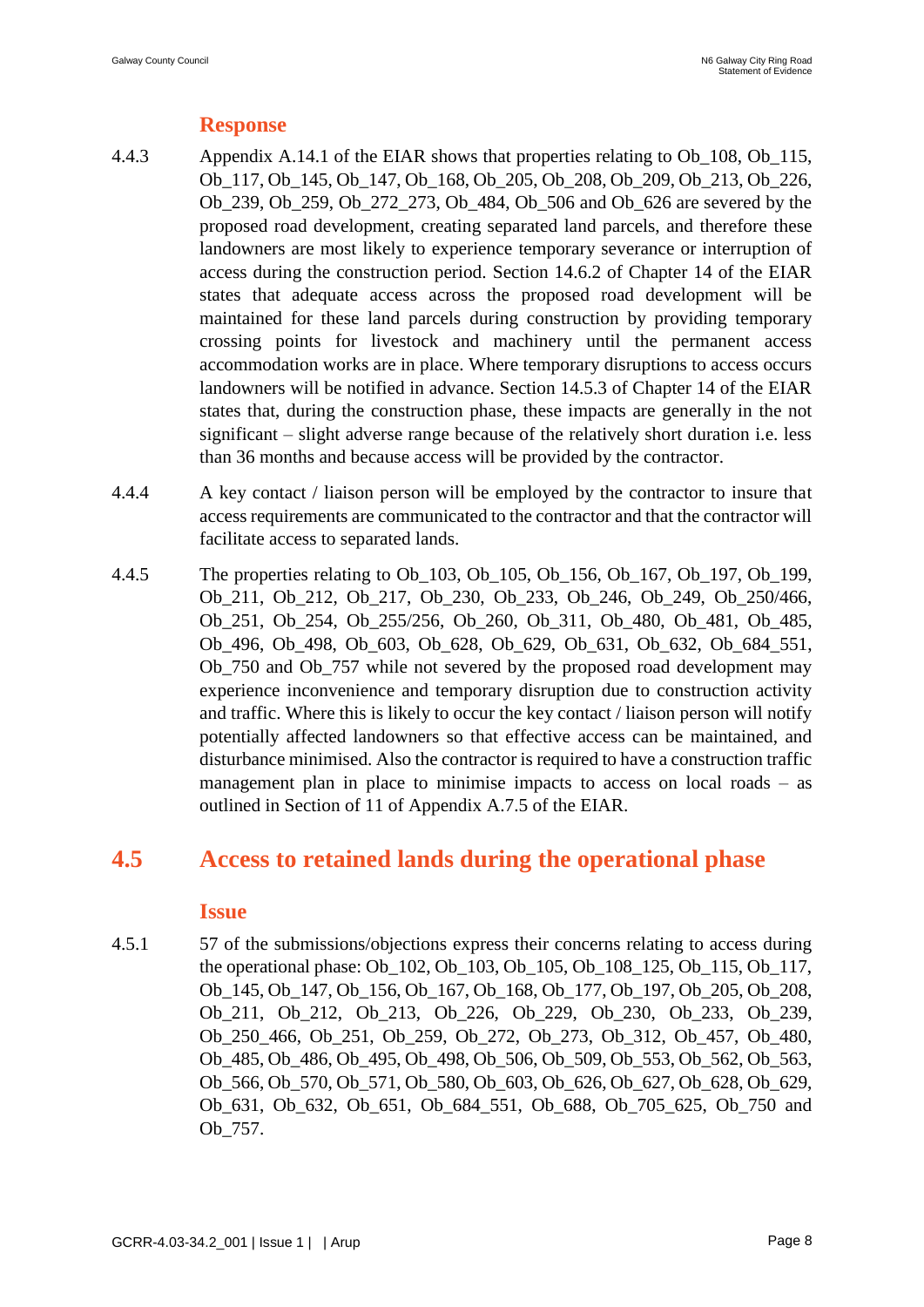- 4.5.2 One submission/objection, Ob\_216, states that the access to an agricultural shed will be severely restricted.
- 4.5.3 One submission/objection, Ob\_506, expresses concerns that the proposed accommodation road *'is seriously restrictive, has six right angle bends and will not be suitable for development'*.

- 4.5.4 The proposed access details included in the EIAR were further clarified in Appendix A.9.1 of the Request of Further Information (RFI) Response submitted to the Board 30 August 2019. These access roads and gates will insure that there is permanent access to all retained lands. The access roads referred to below are at least 4.0m wide with a 1m grass verge either side which is wide enough for any agricultural machinery. The details of the access road widths and who they are provided for are included in Section 9.4 of the RFI Response.
- 4.5.5 Ob\_102: a new access gate on an access road AR 0/01 will provide access to retained lands as shown in Figure 4.1.01 of Appendix A.9.1.
- 4.5.6 Ob\_103: access road AR 0/01 will provide an entrance to the farm yard as shown in Figure 4.1.01 of Appendix A.9.1.
- 4.5.7 There will be no change in the existing access arrangements to the retains lands for Ob\_105, Ob\_115, Ob\_147, Ob\_156, Ob\_177, Ob\_211, Ob\_212, Ob\_233, Ob\_480, Ob\_485, Ob\_498, Ob\_509, Ob\_562, Ob\_628, Ob\_629, Ob\_631, Ob\_632, Ob\_684\_551, Ob\_750 and Ob\_757. There is an existing access to the east of the severed plot for Ob 115.
- 4.5.8 Ob\_108\_125: access road AR0/02 will provide access to severed land to the west of the proposed road development in Forramoyle West as shown in Figure 4.1.01 of Appendix A.9.1. Further north in the same townland the existing boundary and access gate will be maintained in plot 108 and access will be maintained to the dwelling house plot 125 as shown in in Figure 4.1.02 of Appendix A.9.1.
- 4.5.9 Ob\_117: access will be provided to severed lands to the west of the proposed road development via access road AR 0/04. Access road AR 0/3 only provides access to the attenuation pond. This is shown in in Figure 4.1.02 of Appendix A.9.1.
- 4.5.10 Ob\_145: access road AR 1/03 on the southern side of the proposed road development will provide access to severed land in Forramoyle East, while a new access gate on the existing Forai Maola Road will be provided to land to the north of the proposed road development – as shown in Figure 4.1.02 of Appendix A.9.1.
- 4.5.11 Ob\_167: access road AR 2/02 on the northern side of the proposed road development will provide access to land in Trusky West as shown in Figures 4.1.03 and 4.1.04 of Appendix A.9.1.
- 4.5.12 Ob\_168: access road AR 2/02 on the northern side of the proposed road development will provide access to severed land in Trusky West as shown in Figure 4.1.04 of Appendix A.9.1.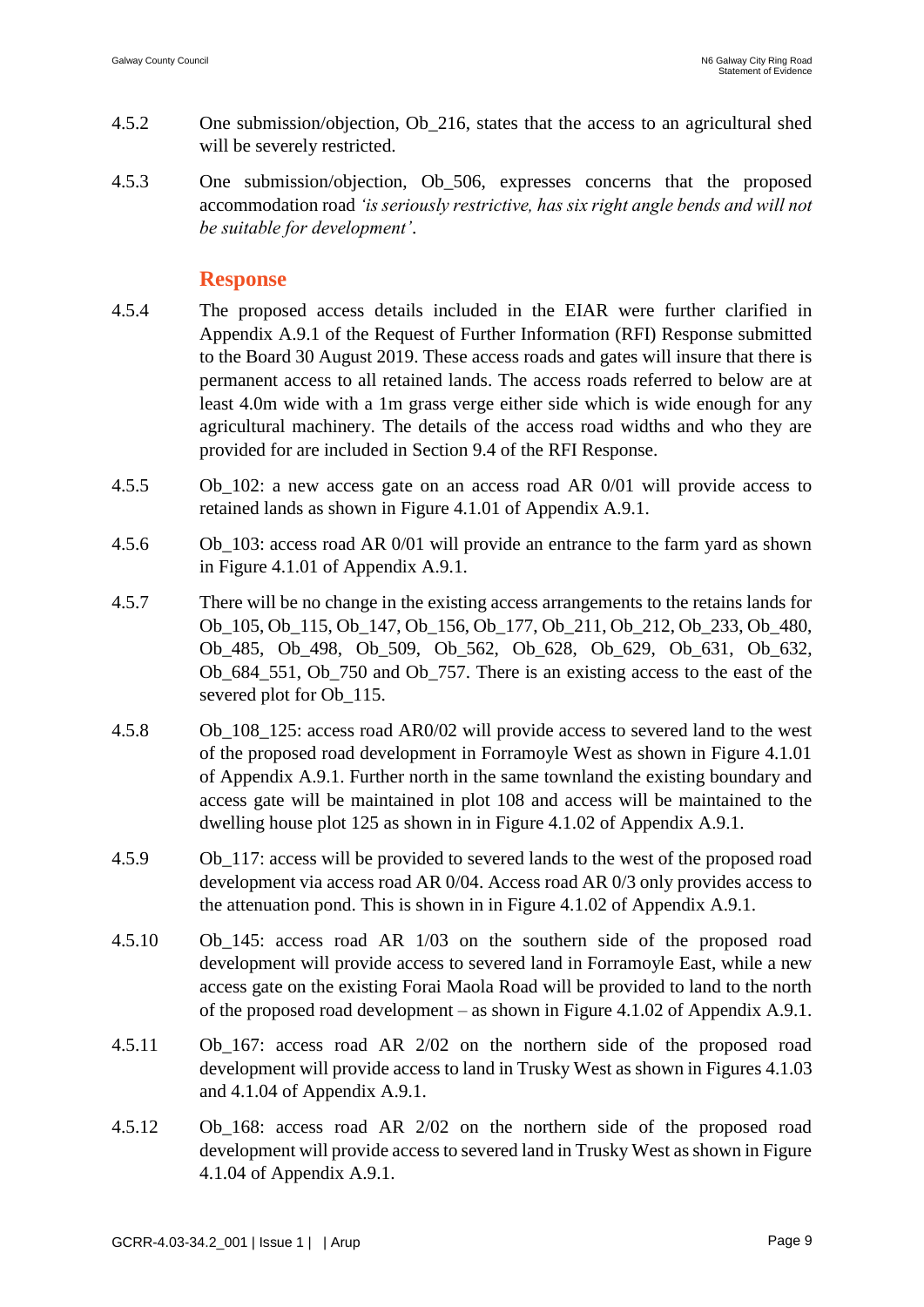| 4.5.13 | Ob_197: a field gate on the Aille Road (L5384) will provide access to severed land |
|--------|------------------------------------------------------------------------------------|
|        | in Ballard East, on the northern side of the proposed road development and a field |
|        | gate on access road AR 3/02 will provide access to the lands to the south of the   |
|        | proposed road development, as shown in Figure 4.1.05 of Appendix A.9.1.            |

- 4.5.14 Ob\_205: a field gate on access road AR 3/02 on the southern side of the proposed road development will provide access to severed land in Ballard East as shown in Figure 4.1.05 of Appendix A.9.1.
- 4.5.15 Ob\_208: a field gate on access road AR 3/02 on the southern side of the proposed road development will provide access to severed land in Aille as shown in Figure 4.1.05 of Appendix A.9.1.
- 4.5.16 Ob\_213: access road AR 4/03 will replace the existing entrance into farm yard on the Cappagh Road. Further north access road AR 4/05 which gives access from the Cappagh Road to the severed Boleybeg Boithrín and thereby provides access to severed lands further north along the Boleybeg Boithrín. This is shown in Figure 4.1.06 of Appendix A.9.1.
- 4.5.17 Ob\_216: a gate on access road AR 4/05 will provide access to the agricultural shed as shown in Figure 4.1.06 of Appendix A.9.1.
- 4.5.18 Ob\_226: access road on the southern side of the proposed road development will link the severed Boleybeg Botherín to the existing severed entrance lane to the house as shown in Figure 4.1.06 of Appendix A.9.1. Also shown in this figure is access road AR 4/05 which provides access to the Boleybeg Botherín and to severed land to the north of the proposed road development.
- 4.5.19 Ob\_229: access will be provided on to the Ballymoneen Road with two new gates, one north of and one south of the proposed road development, as shown in Figure 4.1.08 of Appendix A.9.1.
- 4.5.20 Ob\_230: a new gate on access road AR 05/01 will provide access to severed access lane into the farm yard and house as shown in Figure 4.1.08 of Appendix A.9.1. The retained land is accessed from this gate and entrance lane.
- 4.5.21 Ob\_239: a new gate on the Rahoon Road will provide access to a severed field on the northern side of the proposed road development. A gate on access road AR 06/03 will provide access to severed field north of the proposed road development as shown in Figure 4.1.09 of Appendix A.9.1.
- 4.5.22 Ob\_250\_466: access road AR 07/04 will provide access to separated land on the southern side of the proposed road development. When temporary works are completed on a surface drain at this location the temporary fencing will be removed and the landowner will have access across this drain as shown in Figure 4.1.10 of Appendix A.9.1.
- 4.5.23 Ob\_251: two new gates on the Letteragh Road (L1323) will provide access to retained lands as shown in Figure 4.1.10 of Appendix A.9.1.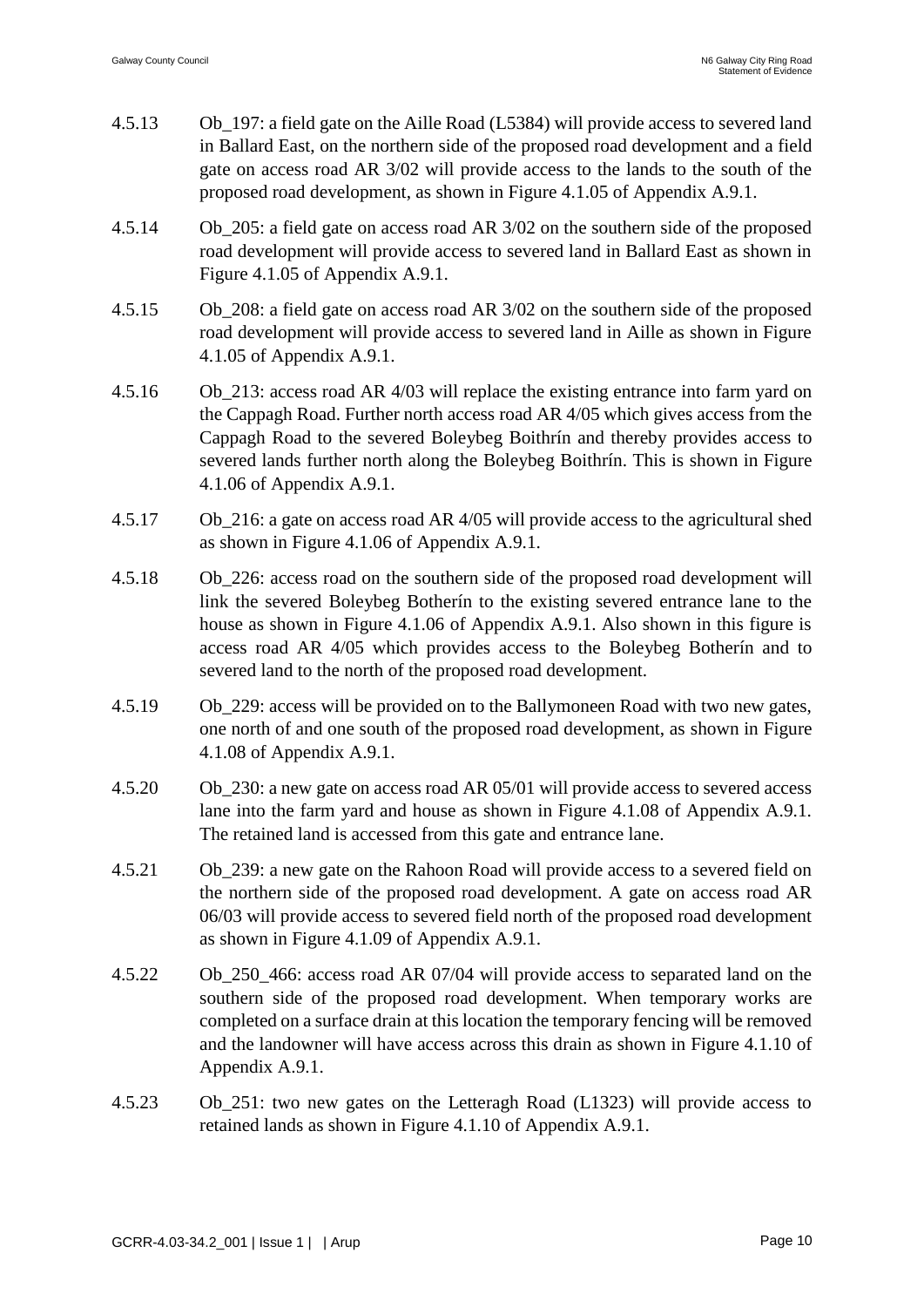- 4.5.24 Ob\_259: access road AR 07/05 north of the Letteragh Road will provide access to an existing access lane, which leads to a severed plot, as shown in Figure 4.1.10 of Appendix A.9.1.
- 4.5.25 Ob\_272: a gate on access road AR 07/05 will provide access to severed land on the north/western side of the proposed road development. A gate on access road AR 07/07 will provide access to severed field on the eastern side of the N59 Link Road South as shown in Figures 4.1.10 and 4.1.25 of Appendix A.9.1.
- 4.5.26 Ob\_273: two new gates on the Letteragh Road will provide access to severed land at each side of the proposed road development as shown in Figure 4.1.10 of Appendix A.9.1.
- 4.5.27 Ob\_312: access road AR 06/02 will provide access from the realigned Clybaun Road to the dwelling and farm yard. The existing road and gate will not be changed in front of the farm yard. A new field access gate to retained lands will be provided as shown in Figure 4.1.09 of Appendix A.9.1.
- 4.5.28 Ob\_457: access road AR 07/09 will provide access from the N59 Link Road North to the retained land as shown in Figure 4.1.10 of Appendix A.9.1.
- 4.5.29 Ob\_486: access road AR 07/06 will provide access from the Letteragh Road to the dwelling – effectively access road AR 07/06 is a realigned entrance to the site. Access to the retained land is via a gate on access road AR 07/07 off the N59 Link Road South. This is shown in Figure 4.1.25 of Appendix A.9.1.
- 4.5.30 Ob\_495: the entire plot will be acquired and therefore the landowner will not have access to it.
- 4.5.31 Ob\_506: access road AR 07/10 located off the Circular Road will provide access to severed land at the south side of the proposed road development as shown in Figure 4.1.11 of Appendix A.9.1. Access road AR 07/10 is 160m long and the carriageway is 4m wide with 1m verges on each side and is designed for the safe movement of traffic.
- 4.5.32 Ob\_553: access road AR 09/02 which will traverse beneath the proposed road development will provide access along this Bótherín to severed field on the south east side – as shown in Figure 4.1.13 of Appendix A.9.1. For separated land farmed just east of the Sean Bóthar in Menlo, access roads AR 10/03 and AR 10/04 will provide access from the Sean Bóthar. This is shown in Figure 4.1.14 of Appendix A.9.1.
- 4.5.33 Ob\_563: access road AR 10/01 will provide access to land just west of the Bóthar Nua as shown in Figure 4.1.13 of Appendix A.9.1. Separated land just east of the Sean Bóthar in Menlo will be accessed via access road AR 10/03 from the Sean Bóthar as shown in Figure 4.1.14 of Appendix A.9.1.
- 4.5.34 Ob\_566: access road AR 10/01 will provide access to land west of the Bóthar Nua and separated to the south of the proposed road development as shown in Figure 4.1.13 of Appendix A.9.1.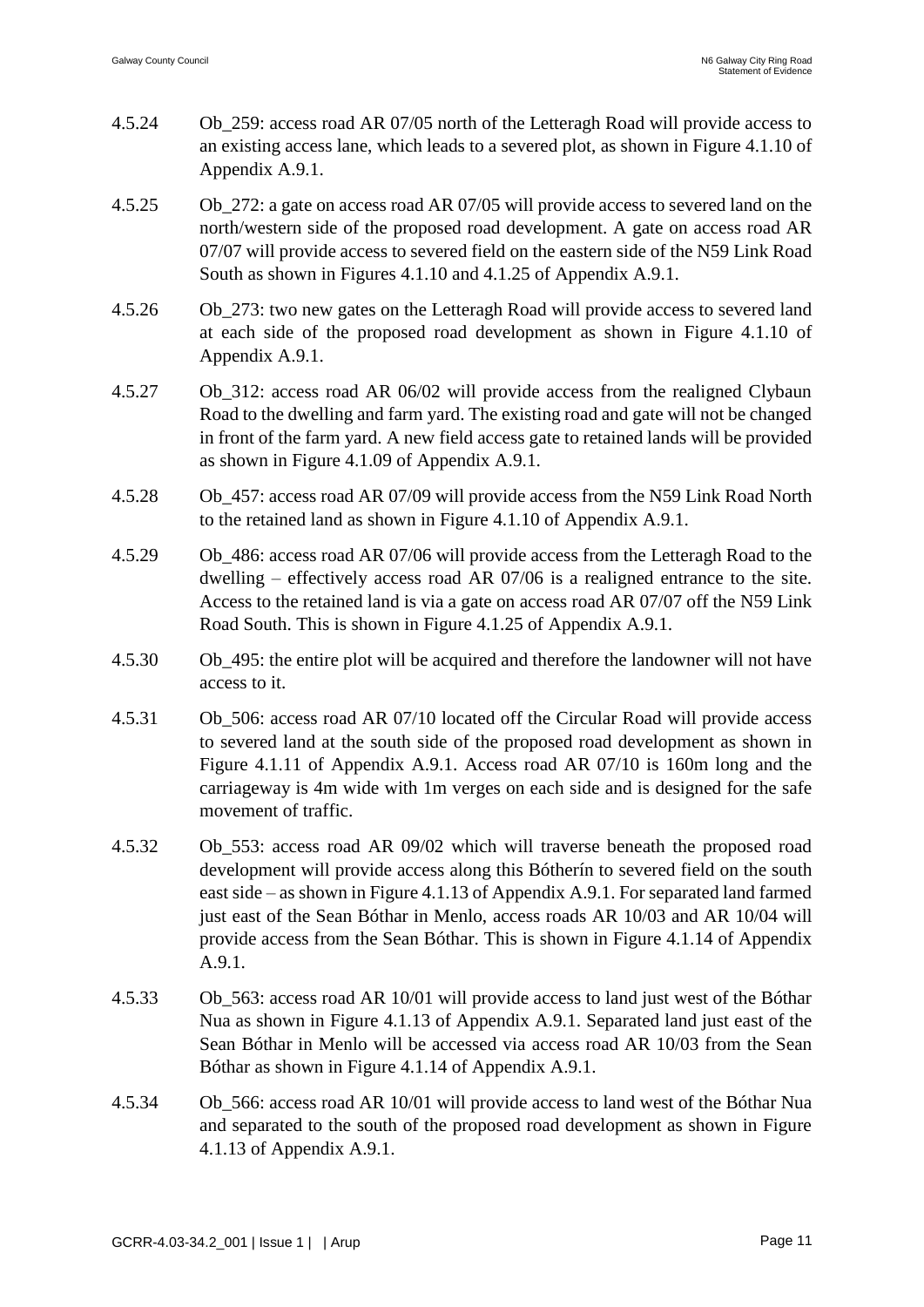- 4.5.35 Ob\_570: access to the separated lands north of the proposed road development will be possible under the Menlough Viaduct and the access to the lands south of the proposed road development will not change.
- 4.5.36 Ob\_571: access to the retained lands will remain from the Sean Bóthar because the proposed road development will bridge over Sean Bóthar as shown in Figure 4.1.14 of Appendix A.9.1.
- 4.5.37 Ob\_580: access to the retained lands separated north of the proposed road development will be provided via gates on access road AR10/07 as shown in Figure 4.1.14 of Appendix A.9.1.
- 4.5.38 Ob\_603: access road AR 11/02 will provide access to the N84 Headford Road as shown in Figure 4.1.16 of Appendix A.9.1. This new access road will maintain access from the farm buildings to N84 Headford Road.
- 4.5.39 Ob\_626: for lands separated to the east of the N84 Headford Road access road AR 12/04 off School Road in Castlegar, will provide access as shown in Figures 4.1.16 and 4.1.17 of Appendix A.9.1.
- 4.5.40 Ob\_627: access road AR 12/04 off School Road in Castlegar will provide access to severed land at the northern side of the proposed road development. For land separated to the east of the School Road in Castlegar, AR 13/02 will provide access. This is shown in Figure 4.1.17 of Appendix A.9.1.
- 4.5.41 Ob\_651: access road AR 13/02 from School Road in Castlegar will provide access to severed land at the northern side of the proposed road development as shown in Figure 4.1.17 of Appendix A.9.1.
- 4.5.42 Ob\_688: a new gate will be provided to replace existing gate access on the N83 Tuam Road as shown in Figure 4.1.18 of Appendix A.9.1.
- 4.5.43 Ob\_705\_625: access to the retained severed lands north of the proposed road development will be provided via access road AR13/02 as shown in Figure 4.1.17 of Appendix A.9.1. Also temporary fencing at a narrow pinch point will be removed after construction to allow permanent access across this narrow piece of ground.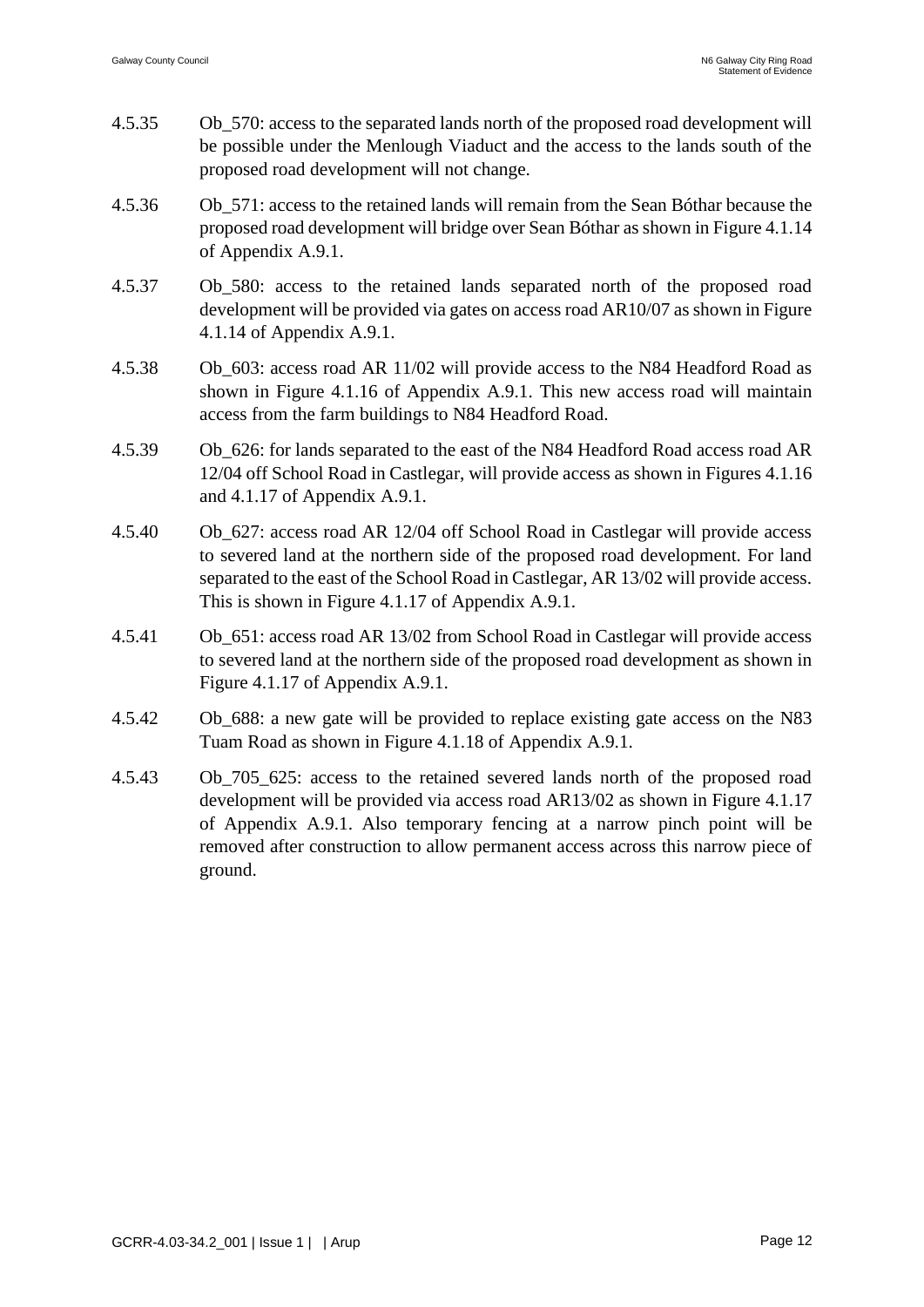# **4.6 Potential impacts to retained lands - Noise**

#### **Issue**

4.6.1 52 submissions/objections raise concerns of the potential impacts to retained lands due to noise: Ob\_102, Ob\_105, Ob\_108, Ob\_111, Ob\_115, Ob\_117, Ob\_145, Ob\_156, Ob\_167, Ob\_168, Ob\_177, Ob\_199, Ob\_205, Ob\_208, Ob\_209, Ob\_211, Ob\_212, Ob\_213, Ob\_216, Ob\_217, Ob\_229, Ob\_230, Ob\_238, Ob\_239, Ob\_251, Ob\_272, Ob\_273, Ob\_311, Ob\_312, Ob\_468\_501, Ob\_485, Ob\_486, v498, Ob\_499, Ob\_505, Ob\_507, Ob\_510, Ob\_571, Ob\_603, Ob\_626, Ob\_628, Ob\_629, Ob\_631, Ob\_632, Ob\_651, Ob\_688, Ob\_684\_551, Ob\_705\_625, Ob\_716, Ob\_750, Ob\_751 and Ob\_757.

- 4.6.2 Ms Jennifer Harmon will address noise impacts on humans in her statement of evidence. My response below relates to impacts on livestock.
- 4.6.3 Noise and vibration is considered as a source of disturbance to livestock and this impact is assessed in Section 14.5.3 of Chapter 14 of the EIAR states that: "General construction noise and vibration will have not significant or slight adverse impacts. Rock breaking/blasting and piling activities may result in a flight response in livestock but rarely causes a significant impact, particularly with mitigation, and will have not significant or slight adverse impacts". Section 14.6.2 of Chapter 14 of the EIAR states: "A key contact person will be appointed during the construction phase to facilitate communications between affected landowners and to facilitate the re-organisation of farm enterprises by farmers during critical times", and "Landowners with lands adjoining sites where either rock breaking, blasting or piling takes place will be notified in advance of these activities". The agricultural impact assessment assumes a "worst case" scenario that construction disturbance due to noise can last up to 36 months at a given location. Therefore any of the affected land parcels listed in in the above submissions (paragraph 4.6.1) may be affected for the duration of the construction period. However, in reality, this "worst case" scenario can never arise because the periods of construction noise at any given location will generally last for several months at most during the overall three-year construction period.
- 4.6.4 Livestock very quickly adapt to construction machinery noises, vibrations and movements and will graze land adjoining new roads during the construction and operational phases. However, during the construction phase, livestock may react in an unpredictable manner where there are sudden changes in the grazing environment and there is the potential for injury due to the flight response. For example, at the commencement of a construction activity or rock breaking or rock blasting. There will be an increased time requirement from landowners during the construction phase to manage and monitor their livestock. This is part of the disturbance impact for the duration of the construction phase which is addressed in Section 14.5.3 of Chapter 14 of the EIAR and for individual land parcels in Appendix A.14.1 of the EIAR. The impact from this disturbance is assessed to be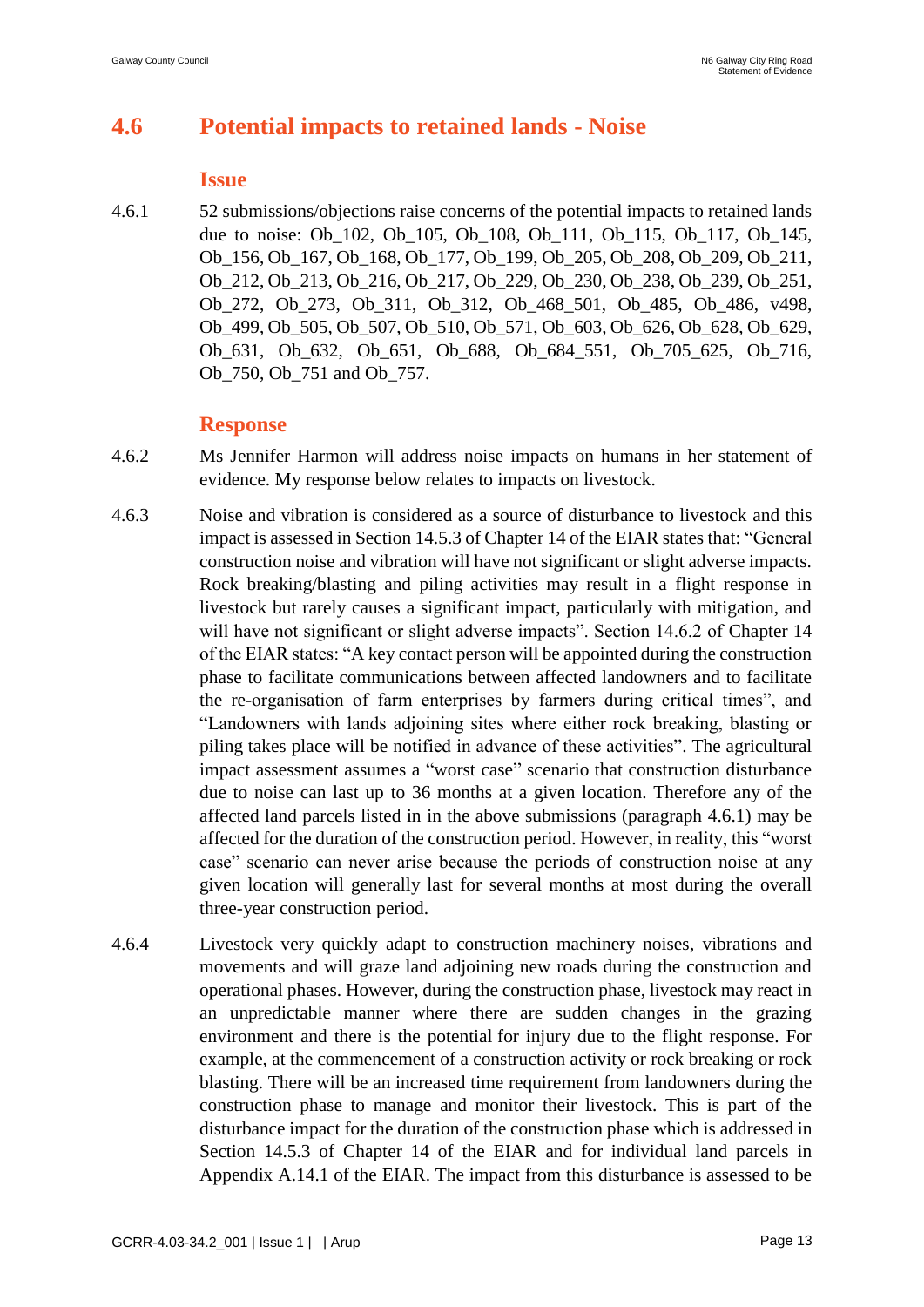not significant to slight adverse because of the temporary duration and because noise does not have a significant effect on livestock. Good communications between the contractor and landowners, which will notify landowners in advance of rock breaking or rock blasting, is essential to allow landowners to manage their livestock during the construction phase.

- 4.6.5 Figures 7.201 and 7.302 of the EIAR show the proposed and possible blasting sites (possible blasting sites are indicated with an asterix in the following list). Ob\_102, Ob\_105, Ob\_108, Ob\_111, Ob\_115, Ob\_117, Ob\_145\*, Ob\_168, Ob\_177, Ob\_199, Ob\_205, Ob\_208, Ob\_211, Ob\_212\*, Ob\_213, Ob\_229\*, Ob\_230, Ob\_238\*, Ob\_272, Ob\_273\*, Ob\_311, Ob\_468\_501, Ob\_498, Ob\_499\*, Ob\_505, Ob\_507, Ob\_603\*, Ob\_626, Ob\_628, Ob\_629, Ob\_631, Ob\_632, Ob\_688, Ob\_705\_625, Ob\_716\*, Ob\_750\* and Ob\_751 are adjoining proposed and potential blasting sites. Blasting will be equivalent to a gun blast or clap of thunder in terms of noise effect. It is instantaneous and while it is accompanied with air and ground vibrations there is no visual stimuli which is usually required to cause a sustained flight response in livestock. For either rock breaking or blasting it is initially recommended to temporarily remove livestock from the direct vicinity of blasting, for example small fields adjoining the rock blasting / breaking site. When livestock become accustomed to blasting / breaking they can be re-introduced to the adjoining fields. The liaison person working for the contractor will notify affected landowners in advance of rock blasting or breaking.
- 4.6.6 Of the submissions listed in 4.6.1 above submissions / objections Ob\_115, Ob\_117, Ob\_167, Ob\_211, Ob\_216, Ob\_498, Ob\_505, Ob\_507, Ob\_632, Ob\_750 and Ob\_751 are listed in Appendix A.14.1 of the EIAR as having horses on the land. The impacts on horses from noise is addressed in Mr Saddlier's statement of evidence. Galway County Council will employ a veterinary specialist for the duration of the construction contract to liaise with these landowners to ensure the welfare of livestock is adequately addressed.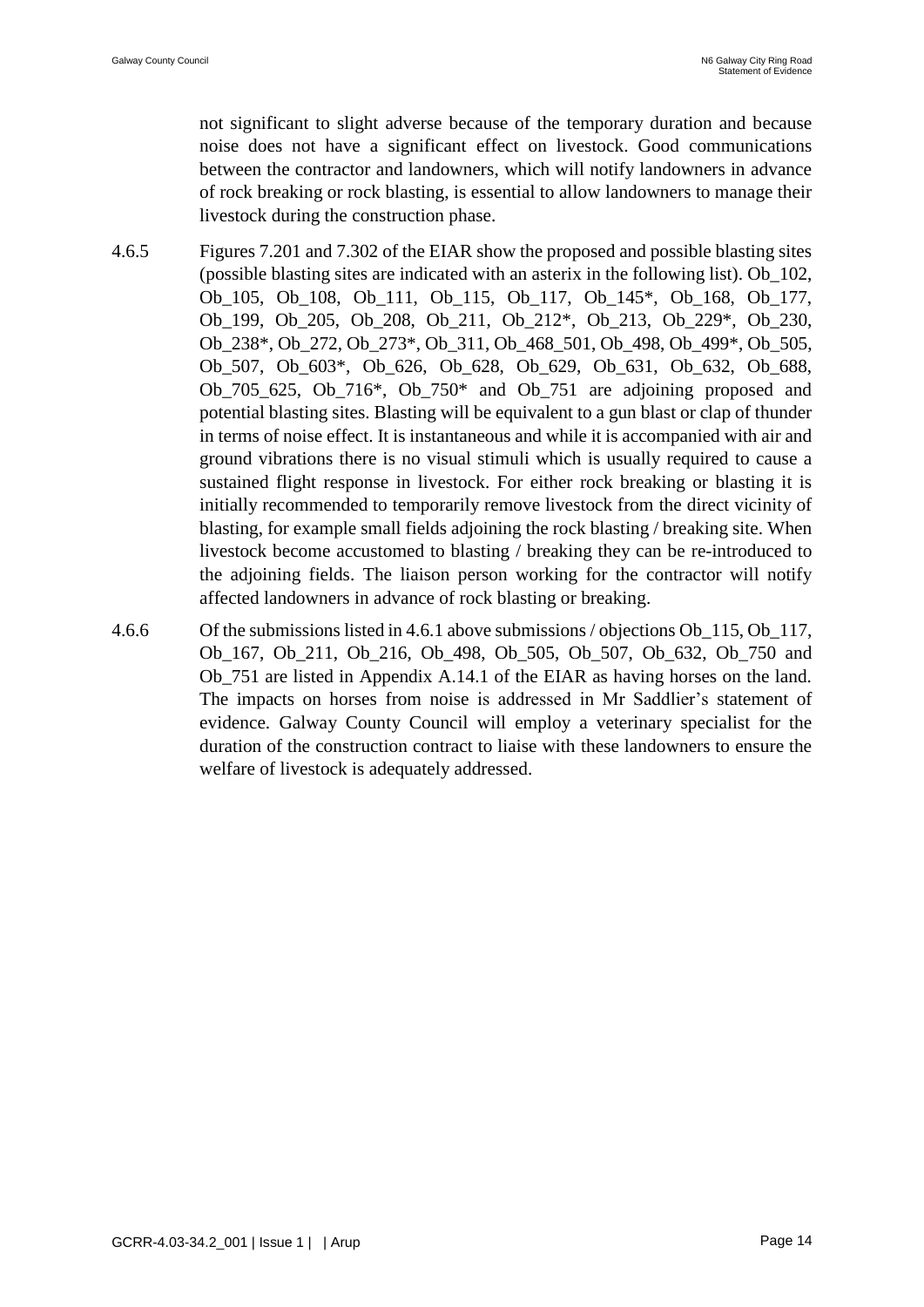# **4.7 Potential impact on Retained lands - Dust, Dirt and Air Pollution**

#### **Issue**

- 4.7.1 16 submissions/objections raise concerns of potential impacts on their retained lands relating to dirt or mud from the proposed construction activity: Ob\_102, Ob\_105, Ob\_115, Ob\_156, Ob\_167, Ob\_168, Ob\_177, Ob\_205, Ob\_208, Ob\_211, Ob\_212, Ob\_217, Ob\_603, Ob\_632, Ob\_750 and Ob\_751.
- 4.7.2 A further three submissions/objections raise concerns of potential impacts relating directly to dust and air pollution: Ob 111, Ob 505, and Ob 757.

#### **Response**

- 4.7.3 As discussed in Section 14.6.2 of Chapter 14 of the EIAR, there are potential construction impacts due to dust generated during the construction of the proposed road development. The generation of dust is, however, a temporary impact and it will not have a significant impact on grazing livestock who have a high tolerance to elevated clay/soil content in  $grass<sup>2</sup>$  and are not sensitive to air dust particles in outdoor situations. Dust from construction sites does not cause eye irritation or respiratory problems for grazing livestock in the same vicinity.
- 4.7.4 Chapter 16, Air Quality and Climate, of the EIAR and the Construction Environmental Management Plan (CEMP) in Appendix A.7.5 of the EIAR include mitigation measures for dust such as control of vehicle speeds and speed restrictions, spraying of exposed earthwork activities and site haul roads during dry weather, provision of wheel washes at exit points and sweeping of hard surface roads. The CEMP also sets out requirements which will be implemented during construction with respect to dust.
- 4.7.5 When 'dirt' dries out it may become airborne and cause dust. However, it may also become transported via surface water drainage in the run-off from the proposed road development. The sediment Erosion and Pollution Control Plan (Section 8 of the CEMP in Appendix A.7.5) along with a suite of mitigation measures in Section 11.6.2 of the EIAR will control run-off from the proposed road development during the construction phase. The drainage design which provides infiltration basins and attenuation ponds throughout the proposed road development will maintain surface water quality in the operational phase.
- 4.7.6 The potential impacts on all affected land parcels including those in Ob\_102, Ob\_105, Ob\_111, Ob\_115, Ob\_156, Ob\_167, Ob\_168, Ob\_205, Ob\_208, Ob\_211, Ob\_212, Ob\_217, Ob\_603, Ob\_632, Ob\_750, Ob\_751 and Ob\_757 from air emissions and from dirt from the proposed road development during the operational phase are assessed as not significant in Section 14.5.4 of Chapter 14 of the EIAR. There are no statutory regulations or quality guidance documents in relation to meat or milk produced from farms beside motorways because there are

1

<sup>&</sup>lt;sup>2</sup> In wet weather it is common for grazing grass, silage and in-situ fodder crops to contain high levels of soil/clay. Fodder beet fed to cattle contains up to 5% clay and commonly higher levels.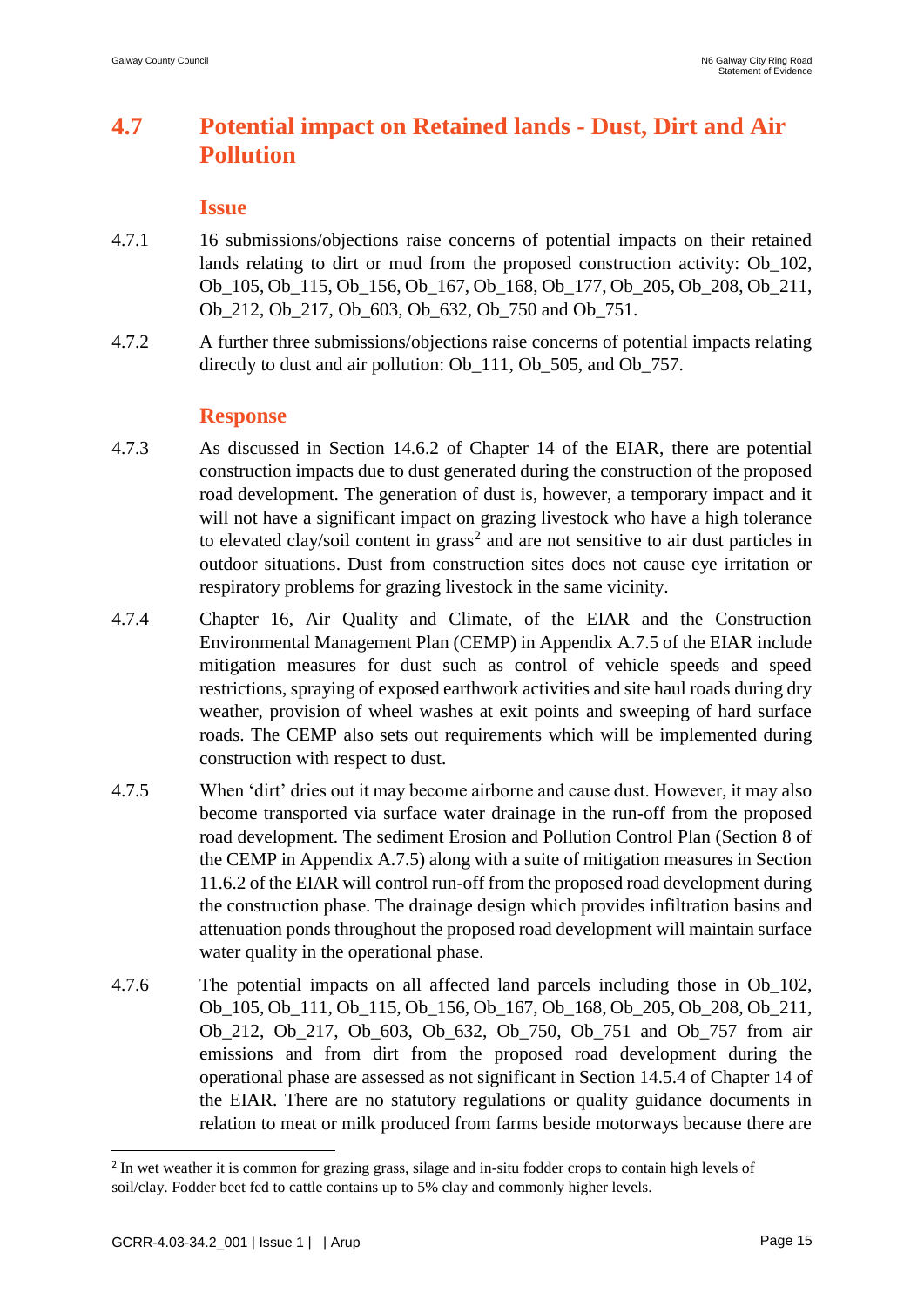no known significant effects. Table 16.27 of Chapter 16 of the EIAR predicts maximum annual Nitrogen deposition rates of 1.27 kgs/ha/yr on land adjoining the proposed road development. This will not significantly affect grass growth or quality.

# **4.8 Disturbance to Services during Construction**

### **Issue**

4.8.1 47 submissions/objections raise concerns of general disturbance, including impacts to services (water and power) during construction phase causing inconvenience. Some of these submissions/objections also sought guarantees that any services interfered with would be maintained: Ob\_102, Ob\_103, Ob\_105, Ob\_108, Ob\_115, Ob\_117, Ob\_145, Ob\_147, Ob\_156, Ob\_167, Ob\_168, Ob\_177, Ob\_197, Ob\_199, Ob\_205, Ob\_208, Ob\_211, Ob\_212, Ob\_213, Ob\_216, Ob\_217, Ob\_233, Ob\_239, Ob\_246, Ob\_249, Ob\_250\_466, Ob\_251, Ob\_254, Ob\_255\_256, Ob\_259, Ob\_272, Ob\_273, Ob\_311, Ob\_480, Ob\_481, Ob\_485, Ob\_496, Ob\_498, Ob\_506, Ob\_575, Ob\_603, Ob\_626, Ob\_628, Ob\_629, Ob\_631, Ob\_684\_551 and Ob\_750.

## **Response**

4.8.2 Section 14.5.3 of Chapter 14 of the EIAR and the individual land parcel assessments in Appendix A.14.1 of the EIAR acknowledge that there will be temporary disruption to power and water supplies. The contractor will maintain all services during construction. As discussed in Section 14.6.2 of Chapter of the EIAR, where existing water and electricity supplies are temporarily disrupted during the construction phase an alternative water source or electricity supply will be made available e.g. water tanker or connection to a power supply. If access to surface drinking water sources is permanently restricted, alternative groundwater supplies or compensation will be provided to enable farmers to drill their own well. With mitigation such as the provision of ducting for water pipes and power cables and the provision of water tankers and alternative water supplies, these disturbance impacts on services are assessed to be 'not significant' or 'slight adverse'.

# **4.9 Potential impacts on Retained lands - Land Drainage and Flood Risk**

### **Issue**

4.9.1 42 submissions/objections raise concerns over potential impacts on existing land drainage and suggest that inadequate drainage details have been provided: Ob\_103, Ob\_108, Ob\_117, Ob\_145, Ob\_147, Ob\_194, Ob\_197, Ob\_207, Ob\_216, Ob\_230, Ob\_233, Ob\_226, Ob\_230, Ob\_238, Ob\_239, Ob\_246, Ob\_249, Ob\_250\_466, Ob\_251, Ob\_254, Ob\_255\_256, Ob\_259, Ob\_272, Ob\_273, Ob\_311, Ob\_457, Ob\_468\_501, Ob\_480, Ob\_481, Ob\_484, Ob\_485, Ob\_496, Ob\_498, Ob\_626, Ob 628, Ob 629, Ob 631, Ob 651, Ob 684 551, Ob 688, Ob 716 and Ob 751.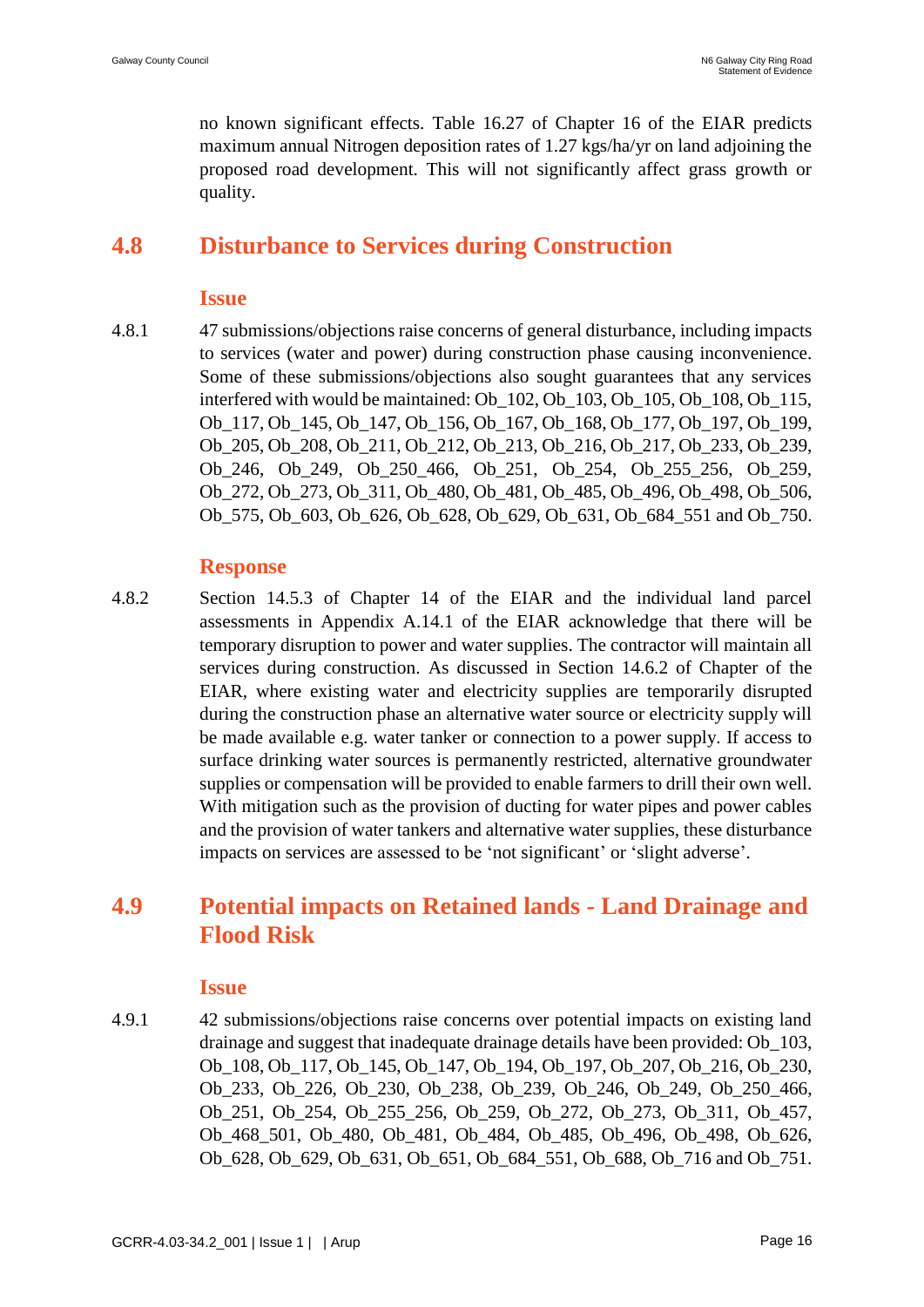4.9.2 The following submissions/objections also express concerns of an increased risk of flooding on their retained lands as a result of the proposed road development: Ob\_103, Ob\_145, Ob\_194, Ob\_216, Ob\_238, Ob\_239, Ob\_249, Ob\_250\_466, Ob\_251, Ob\_259, Ob\_273, Ob\_273, Ob\_311, Ob\_468\_501, Ob\_485, Ob\_496, Ob 498, Ob 626, Ob 629, Ob 631, Ob 635, Ob 651 and Ob 684 551.

## **Response**

- 4.9.3 Tony Cawley will address the specific land drainage and flood risk issues in his statement of evidence. I will address the agriculture impacts of such risks.
- 4.9.4 The potential impact on land drainage is acknowledged in Section 14.5.3 of Chapter 14 of the EIAR and the mitigation measures in Section 14.6.2 of Chapter 14 and Section 11.7.1 of Chapter 11 of the EIAR address the potential impacts on land drainage. During construction, where drainage outfalls are temporarily altered or land drains blocked or damaged, an adequate drainage outfall will be maintained and land drains will be repaired. During the construction and operational phases of the proposed road development the surface water run-off will be diverted to treatment ponds before discharging and the drainage design is adequate to maintain the existing land drainage. With the implementation of these mitigation measures, the residual impact is not significant to slight adverse.

# **4.10 Potential impact due to light pollution**

### **Issue**

4.10.1 7 submissions/objections raise concerns of potential impacts from street lighting and light pollution: Ob\_111, Ob\_199, Ob\_213, Ob\_216, Ob\_311, Ob\_688 and Ob\_751.

- 4.10.2 The proposed road lighting is described in Section 5.5.4.4 of Chapter 5, Description of the Proposed Road Development of the EIAR and the lighting type and location including the potential extents of light spill are shown on Figures 5.4.01 to 5.4.15 of the EIAR. There are no national road lighting regulations in relation to agricultural livestock and lighting does not significantly affect the welfare or performance of grazing livestock.
- 4.10.3 In Section 14.4.2 of Chapter 14 of the EIAR, the issue of impact from traffic is addressed where it states that a low level of disturbance will be experienced due to traffic. There are many examples where livestock graze beside busy national roads without significant effects from vehicle lights. Only stimuli that are perceived by livestock to be a threat cause 'fight or flight' response – and vehicle lights are not perceived as threats. Landscaping along the boundary of the proposed road development will minimise this potential effect.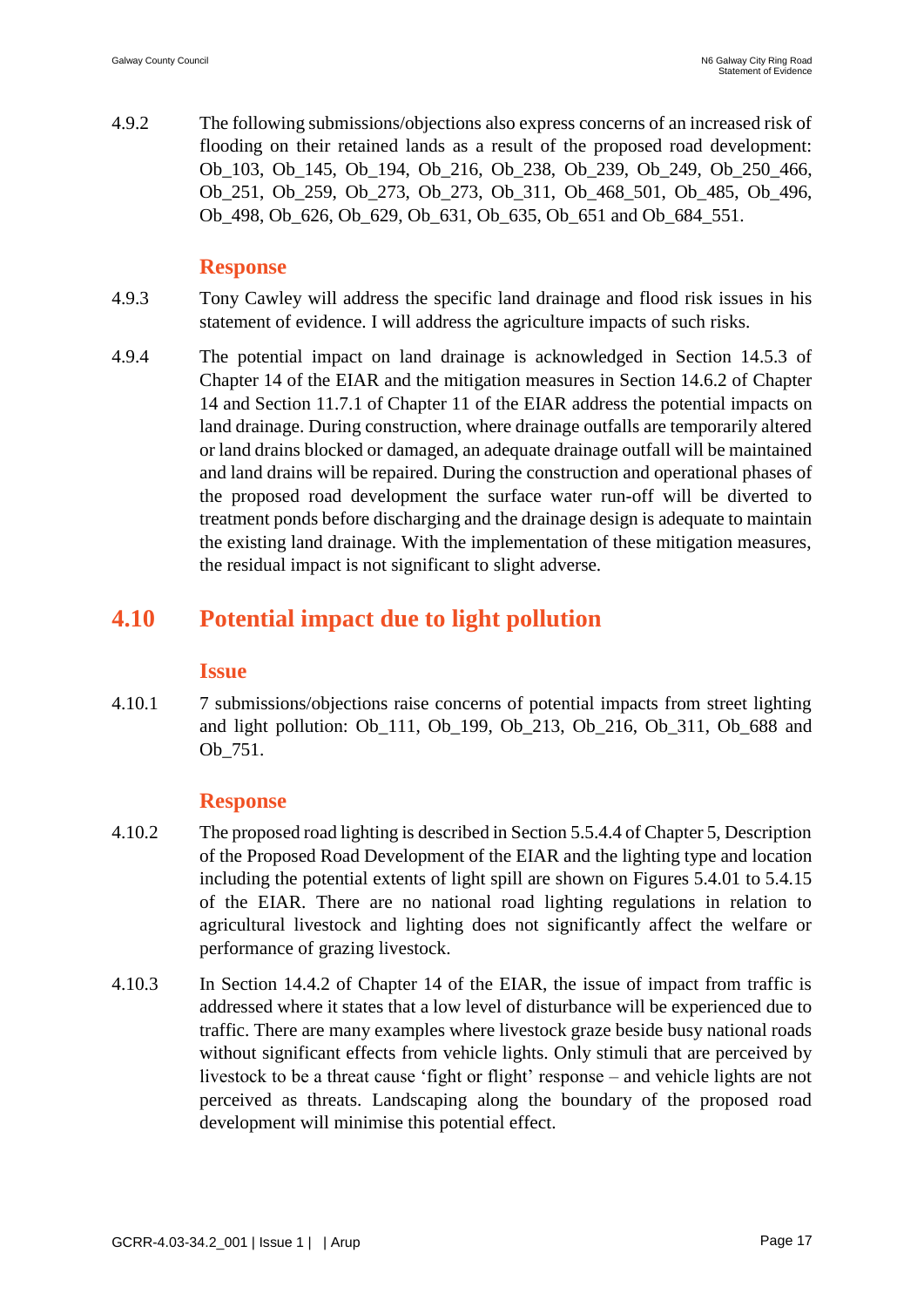# **4.11 Safety of farming the retained lands**

#### **Issue**

- 4.11.1 21 submissions/objections raise concerns of the safety of the retained lands: Ob\_102, Ob\_105, Ob\_115, Ob\_156, Ob\_167, Ob\_168, Ob\_177, Ob\_205, Ob\_208, Ob\_211, Ob\_212, Ob\_216, Ob\_217, Ob\_486, Ob\_499, Ob\_505, Ob\_506, Ob\_507, Ob 575, Ob 632 and Ob 750.
- 4.11.2 3 of these also specifically question the safety of the proposed boundary treatment where there is a deep cutting, for example at the N59 Letteragh Junction: Ob\_505, Ob\_506 and Ob\_507.

## **Response**

4.11.3 Section 14.4.2 of Chapter 14 of the EIAR acknowledges that there are potential impacts due to the change in the structure and layout of the farm and that permanent disturbance will arise from this. Farmers will have to adjust their practices to ensure that machinery, livestock or objects on the farm do not enter onto the proposed road development and this is part of the overall impact assessed for each farm. There will be changes as to how farmers operate in a particular part of the landholding due to increased angulation of fields or additional risks introduced due to slopes adjoining the proposed road development. The presence of a new road on a farm is a new risk factor to be considered by every affected landowner. The new risks include livestock straying onto the new road, machinery or objects (e.g. round bales) exiting from the land onto the new road or vehicles from the new road entering onto the land. Steep slopes can be created where the proposed road development crosses agricultural land in cut as is the case east of the Letteragh Road where the proposed road development is in a deep cut going through the lands in relation to Ob\_461, Ob\_272\_462, Ob\_457, Ob\_502, Ob\_504, Ob\_505 and Ob\_506. The land is poor quality and rough and is not frequently traversed with agricultural machinery in land parcels in relation to Ob\_ 505, Ob\_506 and Ob\_507. Having reviewed the digital topographical data for this area I confirm that the slopes in the land parcels in relation to Ob\_505 and Ob\_507 adjoining the proposed development boundary are gradual in the retained lands and the risk of anything rolling on to the proposed road development is negligible. In the case of land parcel in relation to Ob\_506 there is a moderate slope of approximately 15% on the north side of the proposed road development. This slope runs parallel rather than towards the proposed road development. The risk of anything rolling on to the proposed road development is negligible in this land parcel also. Steep slopes adjoining farm land are part of the natural farming landscape throughout Ireland and this permanent disturbance can be managed effectively by farmers without the requirement for additional safety fencing. The incidence of vehicles entering onto agricultural land is very low due to the high standards of safety on newly designed roads. Therefore, the safety of livestock and farming personnel will not be significantly affected by the proposed road development.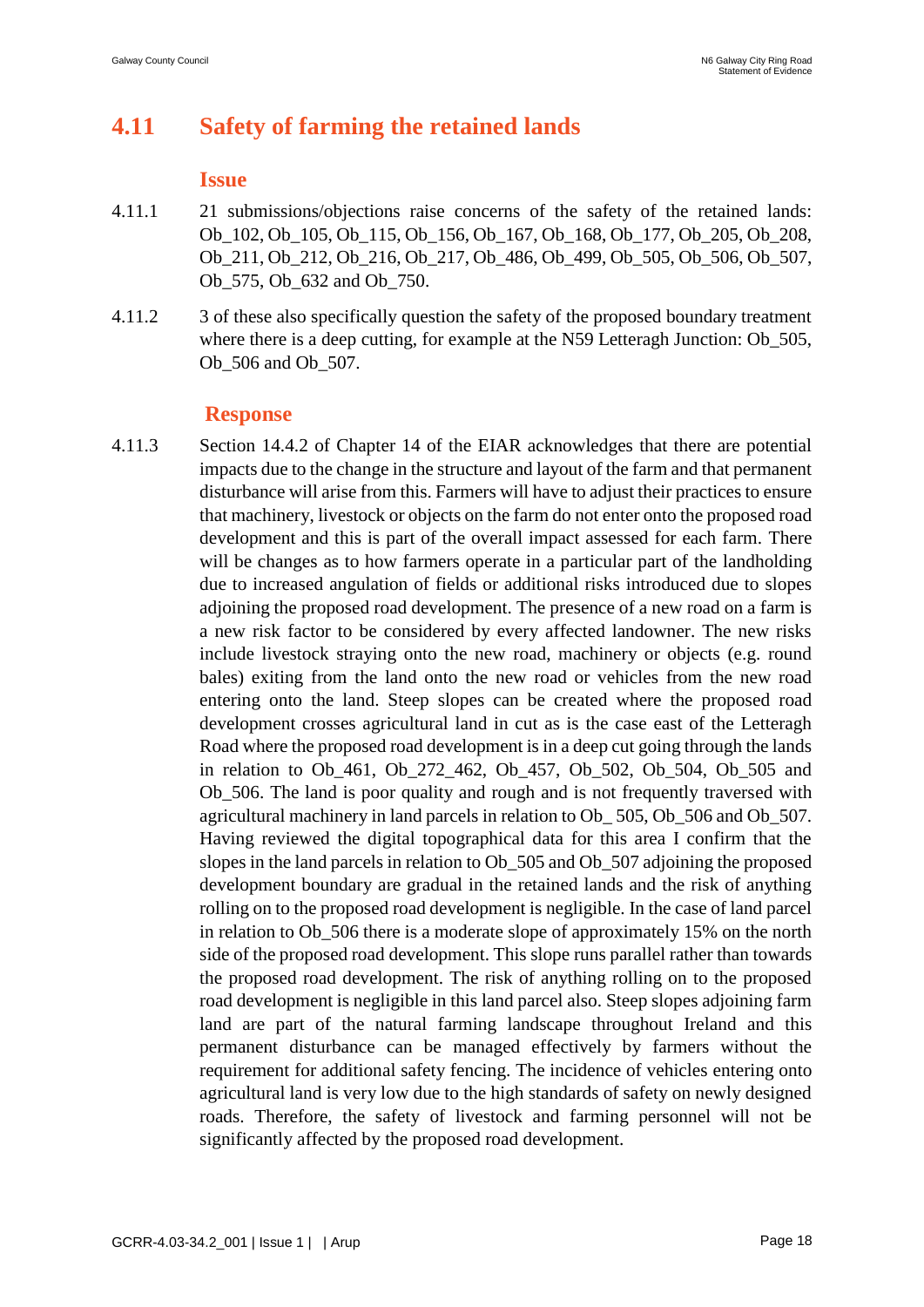# **4.12 Loss of agricultural buildings**

#### **Issue**

4.12.1 Three submissions/objections, Ob\_216, Ob\_259 and Ob\_705\_625 refer to loss of agricultural buildings.

## **Response**

- 4.12.2 Section 14.5.3 of Chapter 14 of the EIAR addresses the loss of agricultural buildings where it is stated that the landtake will result in the acquisition of farm buildings (mostly small sheds and outhouses) on 17 land parcels,<sup>3</sup> including land parcels 259 and 705/625. The impact on these land parcels will be temporary because these facilities can be replaced with new buildings on the retained lands.
- 4.12.3 In relation to Ob\_216, the agricultural building/shed will not be demolished access road AR 4/05 will be located approximately 15m from the shed.
- 4.12.4 Housed livestock are not significantly affected by noise from traffic on nearby roads - in fact many farm yards are located on the side of national roads. Livestock are accustomed to the noise from farm machinery inside and outside of sheds. There are many examples of stables, training tracks and livestock housing, in existence for many years, in very close proximity (i.e. less than 100m) to the existing motorway network (e.g. N7/M7 in County Kildare).

# **4.13 Boundary Treatments and retention of Stone Walls**

### **Issue**

- 4.13.1 15 submissions/objections request further details regarding boundary treatments on their affected land holdings: Ob\_145, Ob\_213, Ob\_238, Ob\_246, Ob\_272, Ob\_311, Ob\_468\_501, Ob\_485, Ob\_498, Ob\_603, Ob\_626, Ob\_628, Ob\_629, Ob 631 and Ob 684 551.
- 4.13.2 One submission/objection, Ob\_751, requests stud rail type fencing.
- 4.13.3 One submission/objection, Ob\_226, queries the responsibility of maintaining the proposed boundary of the proposed road development.
- 4.13.4 28 submissions/objections raise concerns over the proposed landscaping and impacts on the retained lands: Ob\_102, Ob\_105, Ob\_115, Ob\_117, Ob\_156, Ob\_167, Ob\_168, Ob\_177, Ob\_197, Ob\_199, Ob\_205, Ob\_208, Ob\_211, Ob\_212, Ob\_217, Ob\_239, Ob\_468\_501, Ob\_499, Ob\_575, Ob\_603, Ob\_620, Ob\_632, Ob 651, Ob 688, Ob 705 625, Ob 716, Ob 750 and Ob 751.
- 4.13.5 21 submissions/objections object the removal of dry stone walls. It has been suggested that the stone walls are more in keeping with the local character of the affected area and are more effective stock proof boundary and more effective for

<u>.</u>

<sup>3</sup> Ref Nos PRO/MO 117, 154, 229, 243, 259, 289, 495, 498, 572, 583, 625, 626, 632, 691, 689, 701 & 754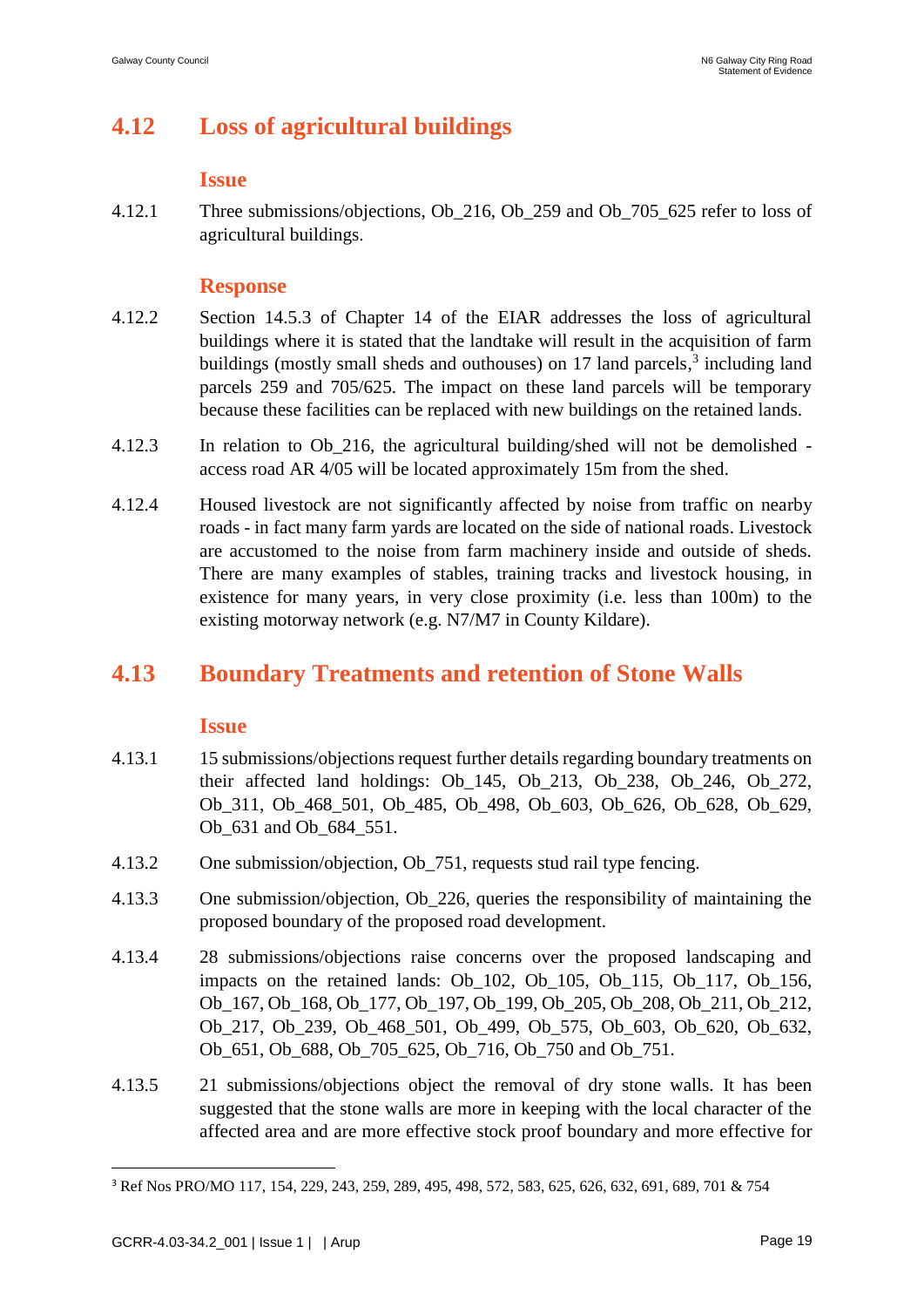livestock shelter: Ob\_103, Ob\_108, Ob\_117, Ob\_145, Ob\_194, Ob\_197, Ob\_199, Ob\_216, Ob\_230, Ob\_233, Ob\_239, Ob\_246, Ob\_249, Ob\_254, Ob\_255\_256, Ob\_273, Ob\_311, Ob\_480, Ob\_481, Ob\_496 and Ob\_688.

- 4.13.6 Thomas Burns will address the issues relating to landscaping in his statement of evidence. Eileen McCarthy in her statement of evidence will provide the boundary treatment details. I will respond to the security of the proposed boundary treatment the loss of shelter concerns below.
- 4.13.7 Boundary fencing is necessary to secure the extent of the proposed road development as well as preventing errant persons or wildlife accessing the road network and posing a risk to road users. In accordance with TII standards, and in order to ensure road user safety, stock-proof boundary fencing will be provided as part of the main construction works.
- 4.13.8 The main requirement from an agricultural perspective is to ensure that the boundary of the proposed road development is stock-proof. Post and rail fencing is more effective than stone walls and requires less maintenance and fulfils the requirement for mitigation as set out in Section 14.6 of Chapter 14 of the EIAR which states that "suitable boundary fencing will be erected to delineate the line of the proposed development boundary and prevent disturbance to adjacent land". Livestock straying onto national primary roads is a very rare occurrence due to the effectiveness of TII boundary fencing along these roads and therefore the proposed post and rail fencing is suitable and fit for purpose.
- 4.13.9 The proposed development boundary will be landscaped as illustrated in Figures 12.1.01 to 12.1.15 of Volume 3 of the EIAR. Section 12.2.5 of the EIAR states that it takes 5 – 7 years post planting for the landscaping to provide effective landscape and visual mitigation and this also indicates the length of time it will take to restore effective shelter for livestock. After this short – medium term loss of shelter the new planting will provide effective shelter in the long term. Therefore, overall impact due to loss of stonewalls is not significant from an agricultural perspective.
- 4.13.10 Where stone walls are removed, the stone will be retained and made available for re-use by landowner for the construction of a new stone wall on their side of the proposed development boundary if they wish.
- 4.13.11 The proposed boundary for the lands in relation to Ob\_226, which is located just east of the Cappagh Road, along the mainline of the proposed road development will be maintained by Galway County Council. However the boundary proposed along the access road into the dwelling (and which forms a boundary with property ref 224) will be the responsibility of the landowner.
- 4.13.12 In general, the boundary proposed along the mainline of the proposed road development will be maintained by the local authority whilst the new boundary along the sideroads will be the responsibility of the landowners to maintain.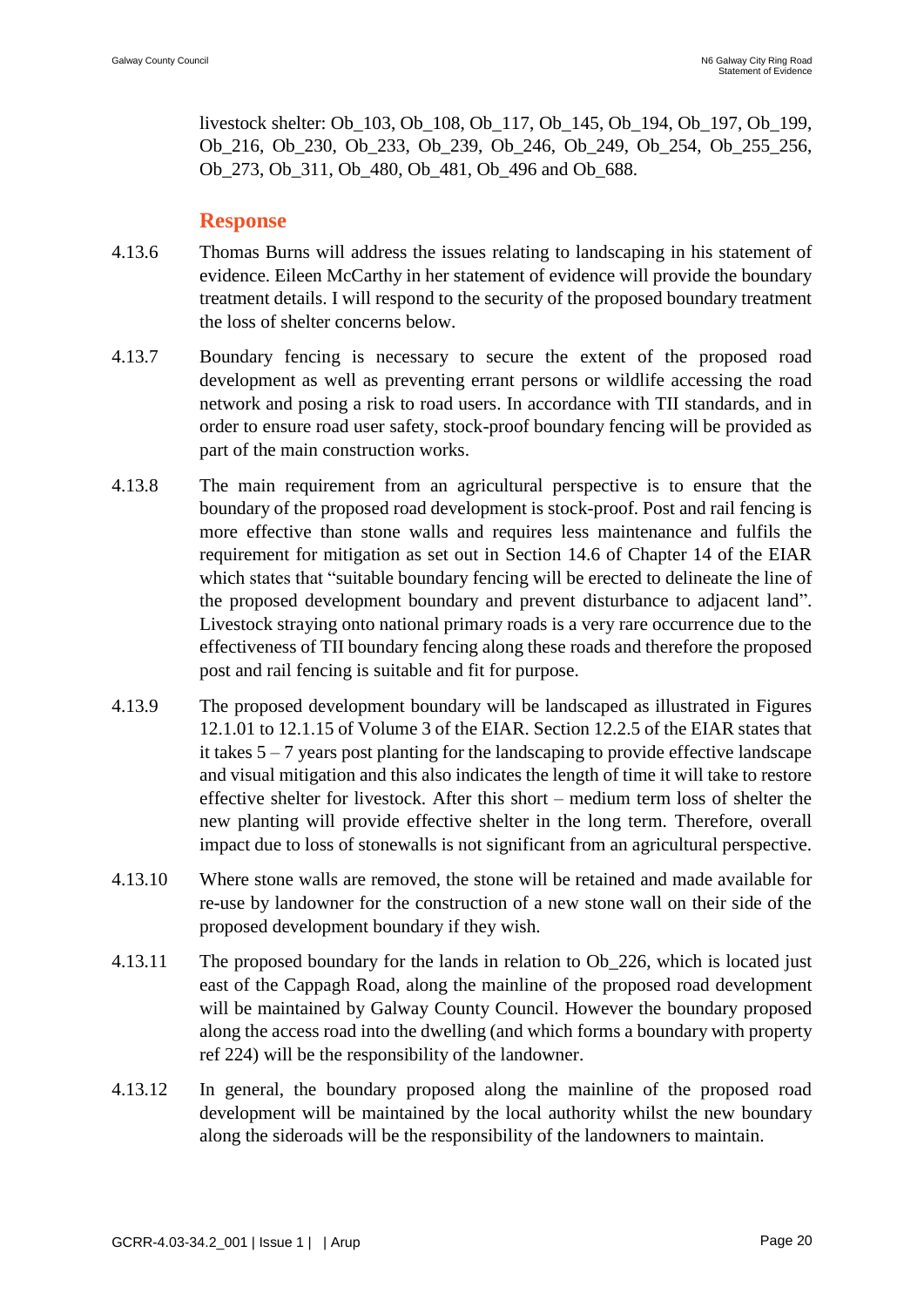- 4.13.13 Details of the proposed boundary treatment are addressed by Ms. Eileen McCarthy in her statement of evidence.
- 4.13.14 Because Ob\_751 is a stud farm, stud fencing type B (Standard CC-SCD-00322) is proposed for the boundary as shown in Figure 4.1.21 of Appendix A.9.1 of the RFI Response submitted to the Board 30 August 2019.

## **4.14 Loss of water sources or potential impact on private wells**

#### **Issue**

- 4.14.1 The potential impact on private wells is mentioned in three submissions/objections, Ob 239, Ob 311 and Ob 496.
- 4.14.2 The potential impacts on natural water sources is raised in five submissions/objections, Ob\_115, Ob\_117, Ob\_505, Ob\_507 and Ob\_580.

### **Response**

4.14.3 Sections 14.5.3 and 14.5.4 of Chapter 14 of the EIAR state that there will be 'temporary disruption to water supplies'. Section 10.6.2.2.2 of Chapter 10 of the EIAR states that *'all wells within 150m of the proposed development boundary (or 50m from the calculated drawdown ZoI if greater) will be monitored for water level on a monthly basis for 12 months before construction, during construction and for 12 months after construction. If the monitoring indicates that the proposed road development has impacted on a supply or geothermal well then mitigation will be applied'*. Furthermore, Section 14.6.2 of Chapter 14 of the EIAR states that, if water supplies or sources are affected during the construction period, an alternative water source or supply will be made available e.g. water tanker for livestock or a new bore well. Service ducts will be provided beneath the proposed road development where land is severed. Ground water quality will be maintained by implementing mitigation measures specified in Sections 10.6.2.1 of Chapter 10 and Section 11.6.2 of Chapter 11 of the EIAR; for example, implementing the Sediment Erosion and Pollution Control Plan contained in the CEMP in Appendix A.7.5 of the EIAR. The potential impact on existing water sources is considered in the individual farm assessments in Appendix A.14.1 of the EIAR.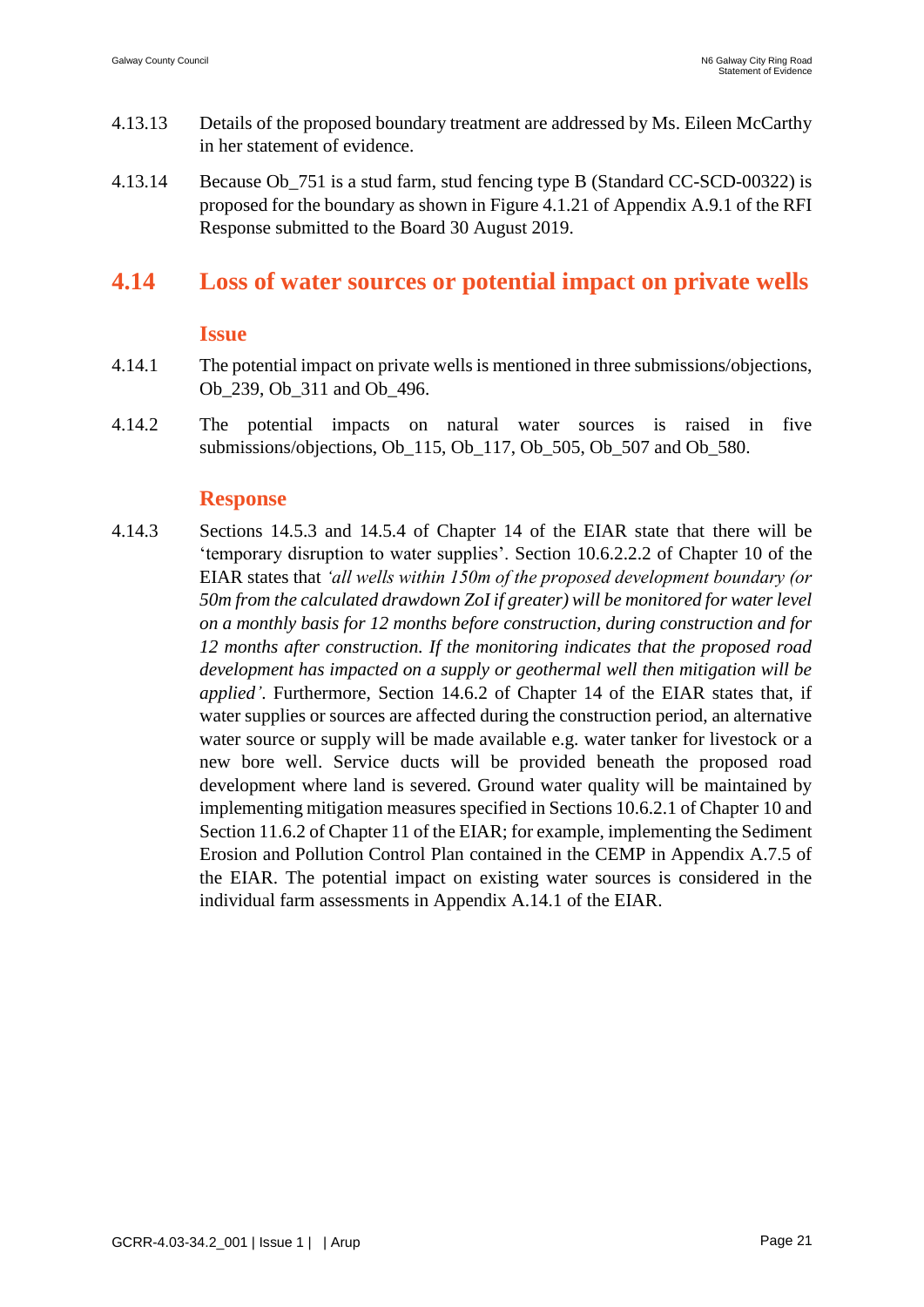# **4.15 Potential loss of Security and Privacy**

#### **Issue**

- 4.15.1 Four submissions/objections raise concerns over the potential loss of security and privacy: Ob 111, Ob 239, Ob 311 and Ob 757.
- 4.15.2 Two submissions/objections refer to the potential for members of the public causing trespass and worry to their horses: Ob\_216 and Ob\_486.

- 4.15.3 The issue of increased security risk and unsociable behaviour relates to potential instances where there is trespass on to agricultural land by people, dogs and vehicles (which may result in disturbance to livestock, for example). Incidents of disturbance to livestock (due to stray dogs and human trespass) are most likely to occur near urban centres where agricultural land adjoins housing estates. This is an impact that pre-exists the proposed road development. While it is recognised that farmers are very aware and concerned about the security of their farms and property, there are no significant effects from increased security risk adjoining new road developments. The theft of machinery and livestock generally occurs in more rurally isolated areas where there is direct access to land from the public road network. As there will be no direct access from the proposed road development to adjacent lands, the potential impact from increased security risk is not significant. Section 14.6.3 of Chapter 14 of the EIAR shows that this potential impact has been addressed in the EIAR where it states that: "*Other injury impacts such the increased potential for trespass on to private land due to the proposed road development are taken into account in this assessment"*. In Appendix A.14.1 of the EIAR this permanent disturbance impact is assessed for each affected land parcel, including land parcels in relation to Ob\_111, Ob\_239, Ob\_311 and Ob\_757, and because it will not have a significant impact on agricultural productivity the impact is not significant.
- 4.15.4 Loss of privacy is an issue raised submissions/objections Ob\_311 and Ob\_239. I acknowledge that there is loss of privacy in these situations particularly in the case for Ob\_239. This land parcel is severed by the proposed road development and the proposed alignment will be elevated relative to the farm yard and within 60m of the existing farm dwelling. The overall impact on this land parcel is profound. However, in this case, the loss of privacy will not have a significant impact on agricultural productivity and in the majority of situations after the establishment of the landscape mitigation along the boundary of the proposed road development privacy will be restored.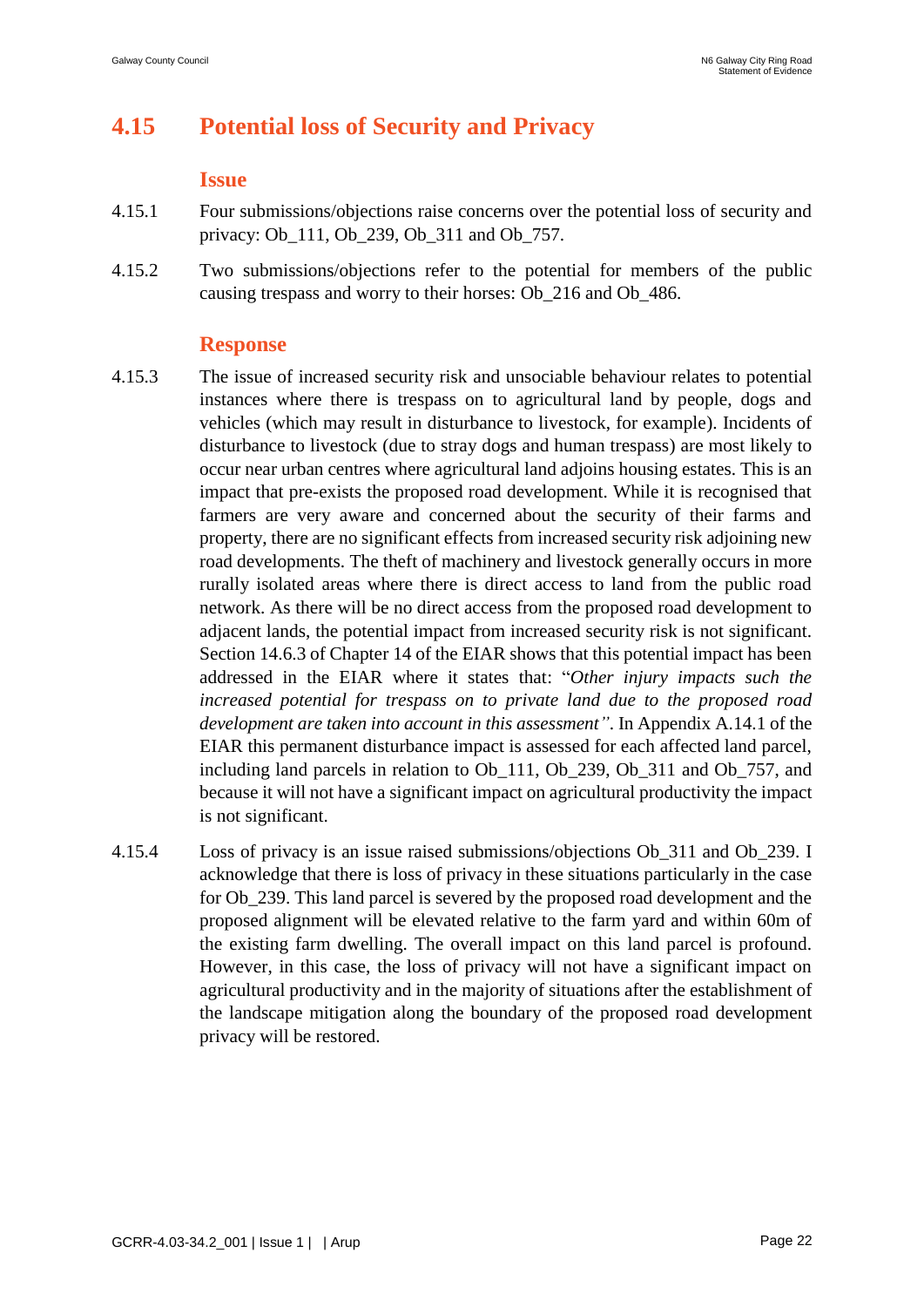# **4.16 Adequacy of Agricultural Impact Appraisal**

#### **Issues**

- 4.16.1 Two submissions/objections, Ob\_505 and Ob\_507 suggest that the agricultural assessment is inadequate.
- 4.16.2 One submission/objection Ob\_701 asserts that land usage is described incorrectly.

- 4.16.3 I did not meet with the owner of the lands in corresponding to Ob\_505, but Mr Sadlier the equine expert met him. I assessed this holding as medium sensitivity equine enterprise mainly because the land quality in the affected part of the farm is poor and the access to it is via a very narrow lane which restricts its usage for intensive agricultural purposes. Almost 20% of the holding is being taken which is high but the quality of land being acquired is poor. Therefore the resulting impact is moderate adverse.
- 4.16.4 I met with the owner of the lands in corresponding to Ob\_507 and assessed this holding as a part of a high sensitivity equine enterprise because the son keeps 20 horses on the entire holding – which also includes outlying land. The quality of land being acquired is poor and only 0.06 hectares or thereabouts at the corner of the farm is being taken and therefore the resulting impact is not significant.
- 4.16.5 I met with the owner of the lands in corresponding to Ob\_701 and assessed this holding a high sensitivity beef enterprise because the owner is a cattle dealer and moves high numbers of cattle through this land. The impact is very high due to the loss of greater than 70% of the land and severance of more than 74% of the holding. In addition dwelling, stables and agricultural sheds are being acquired. The resulting impact is very significant adverse.
- 4.16.6 As stated in Section 14.2.2 of Chapter 14 of the EIAR, the agricultural assessment adhered to the EPA guidelines (2002, 2003, Draft, September 2015 and Draft, May 2017) in terms of content and methodology of assessment. Individual farm assessments were made based on a combination of desktop data (land registry boundary data and aerial photography), vantage point surveys and direct engagement with landowners either by phone or by meeting. As stated in Section 14.2.3.1 of Chapter 14 of the EIAR (Technical Limitations), 74% of landowners were engaged with directly by myself (Con Curtin). Where landowners could not be contacted directly, the impacts on land parcels were determined by roadside vantage point surveys, examination of aerial photography and reference to other desk information sources such as land registry mapping, CSO statistics for County Galway and digital soil data and information available in meetings between the landowners and Arup. This is standard practice on many road schemes where landowners cannot, or do not wish to, be contacted. The available data was more than sufficient for the purposes of an agricultural impact appraisal along the alignment of the proposed road development.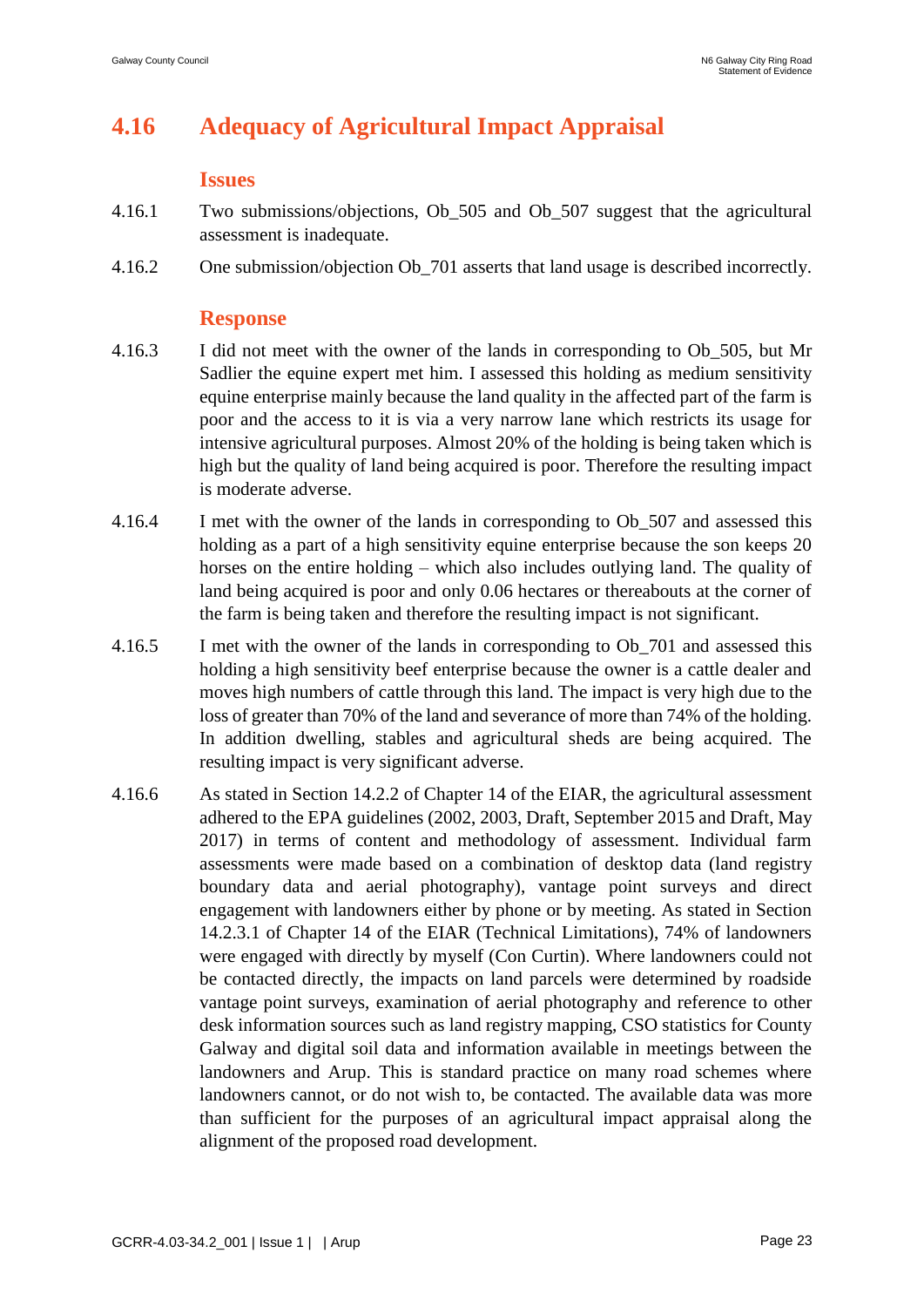- 4.16.7 While the 2010 Agricultural Census data is almost 10 years old it is the most up to date data which gives a break-down of agricultural enterprises on a per county basis – as presented in Table 14.7 of Chapter 14 of the EIAR. The next Agricultural Census will be in 2020. However, the CSO publishes annual figures for livestock numbers and crop areas (which it gets from the Department of Agriculture) and it carries out farm structure surveys every 3 years approximately. The results of these surveys are presented for the Western Region (Galway, Mayo and Roscommon) only, and not on a per county basis. The  $2016$  CSO Farm Structure Survey<sup>4</sup> shows very little change between 2010 and 2016 in farm size within the western region where the average size was 24.8 hectares in 2010 and was 24.6 hectares in 2016. The beef and/or sheep and hay/silage enterprise accounted for 82.5% of farmers nationally in 2010 and 96% of farmers within the Western Region in 2010. These percentages remain the same in 2016. The main change in agricultural statistics is for the size of dairy herds. While the number of dairy farmers in the Western Region has not changed significantly the average herd size has increased from approx. 45 cows in 2010 to approx.  $61<sup>5</sup>$  cows in 2016.
- 4.16.8 Therefore, the enterprise types as presented Table 14.5 of Chapter 14 of the EIAR have not changed significantly and, due to the low number of dairy farms along the proposed road development, the change in dairy herd size is not a significant issue.

1

<sup>4</sup> <https://www.cso.ie/en/releasesandpublications/ep/p-fss/farmstructuresurvey2016/da/fs/>- Table 2.2 <sup>5</sup> Table 4.1 of the 2016 survey [https://www.cso.ie/en/releasesandpublications/ep/p](https://www.cso.ie/en/releasesandpublications/ep/p-fss/farmstructuresurvey2016/da/ls/)[fss/farmstructuresurvey2016/da/ls/](https://www.cso.ie/en/releasesandpublications/ep/p-fss/farmstructuresurvey2016/da/ls/)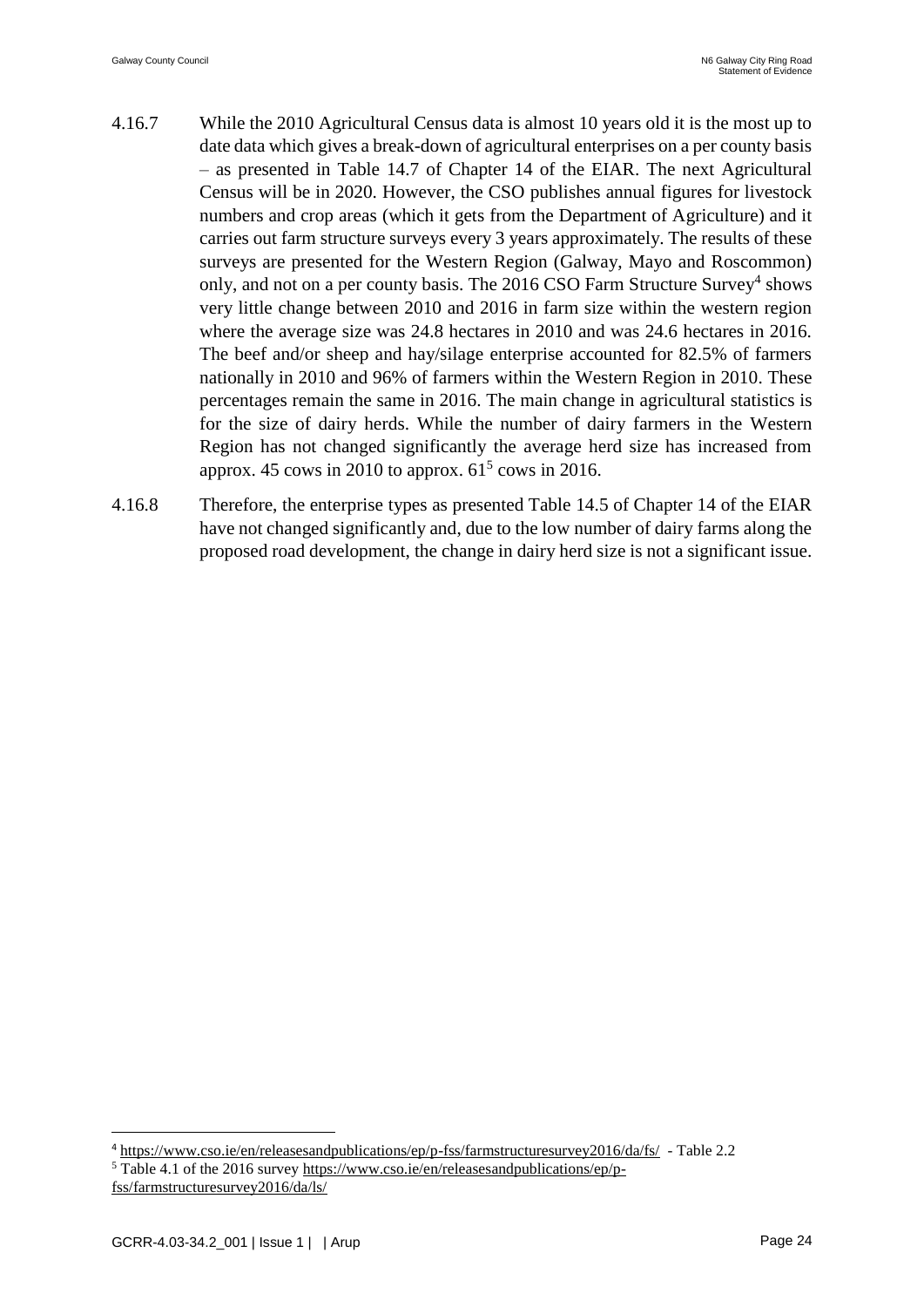# **4.17 Impacts on Equine Enterprises**

#### **Issues**

4.17.1 Four submissions/objections, Ob\_216, Ob\_572, Ob\_691 and Ob\_751 refer specifically to equine issues. My Statement of Evidence addresses the equine assessment in Appendix A14.1. and the specific equine issues are further addressed by Mr. Michael Sadlier in his Statement of Evidence.

- 4.17.2 My assessment of the potential impact on land parcel 216, as shown in Appendix A.14.1 of Volume 4 of the EIAR, is that impact on this beef and equine enterprise due to the proposed road development will be not significant. The magnitude of land loss is low with just 2% of the farm being taken along the edge of the land parcel. The quality of the land taken is poor. Therefore the impact is not significant.
- 4.17.3 My assessment of the potential impact on land parcel 572, as shown in Appendix A.14.1 of Volume 4 of the EIAR, is that impact on this beef and equine enterprise due to the proposed road development will be significant adverse. The impact magnitude is high due to the loss of 37% of the farm and high degree of severance. Therefore the impact is significant adverse.
- 4.17.4 My assessment of the potential impact on property 691 relates only to the agricultural use of the land within the racecourse for sheep grazing and stables. My moderate adverse impact is based on the mainly temporary impact on grazing land and the inconvenience of replacing and moving the stables. Overall the magnitude of impact is low but the sensitivity is very high, recognising its national importance, resulting in a moderate adverse impact.
- 4.17.5 My assessment of impact on land parcel 751, as shown in Appendix A.14.1 of Volume 4 of the EIAR, is that impact on this equine and beef enterprise due to the proposed road development will be profound. The impact magnitude is high due to the loss of 39% of the farm and high degree of severance. The cumulative impact of the N6/M6 is also taken into account and the impact is profound.
- 4.17.6 The impacts on the 46 land parcels with an equine enterprise are detailed on a case by case basis in Appendix A. 14.1 of the EIAR. 37% of land parcels with equines will have residual impacts which are small in scale (i.e. not significant and slight adverse), 24% will have medium scale adverse impacts (i.e. moderate adverse impacts) and 39% will have adverse impacts which are large in scale (i.e. significant adverse, very significant adverse and profound). There is one profound impact (land parcel 751). The relatively high number of large impacts on equine land parcels arises because in the assessment in Appendix A 14.1 of the EIAR, the higher sensitivity of the equine enterprise is recognised. The criteria for assigning sensitivity is shown in Table 14.2 of the EIAR.
- 4.17.7 The impacts from construction disturbance are assessed to be not significant to slight adverse in Section 14.5.3 of the EIAR due to the temporary duration and